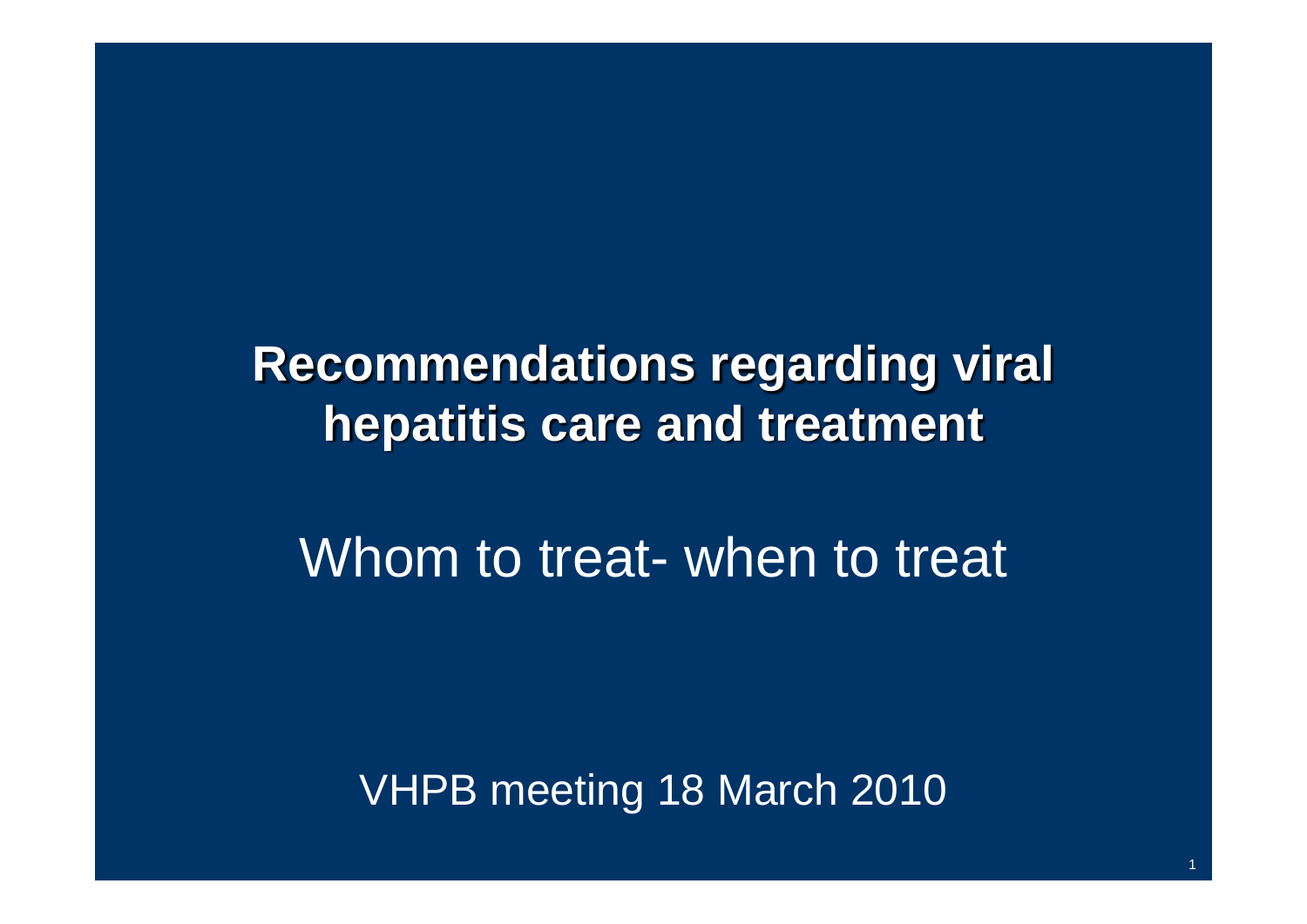# **Introduction: hepatitis B**

- Iinterferon alpha and recently, the introduction of nucleos(t)ides for therapy of hepatitis B transformed the therapeutic landscape.
- Treatment simpler and safer but not curative
	- •Continued treatment required for most
- Resistance a drawback
- Questions regarding indications for and timing of treatment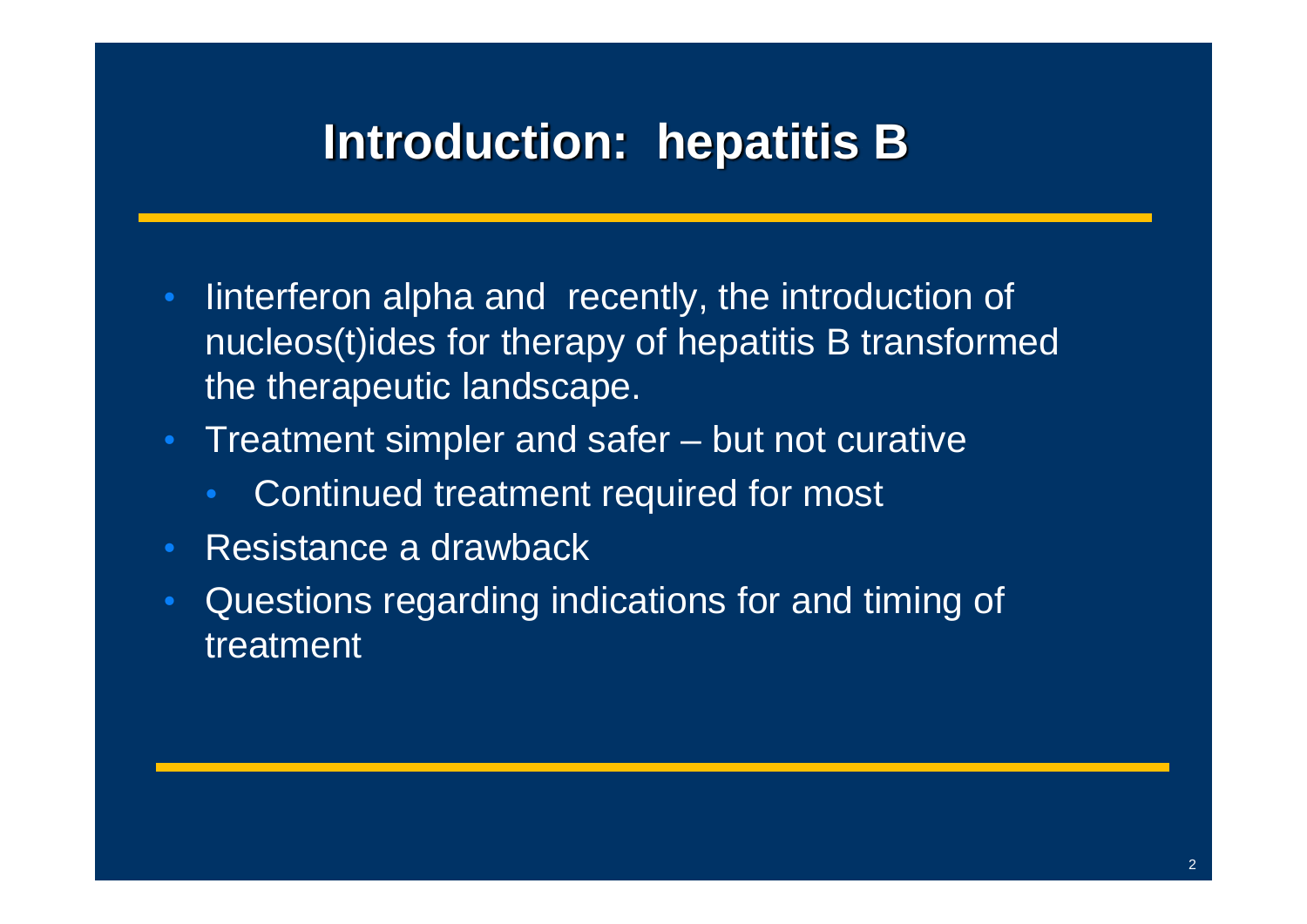# HBeAg‐positive patients

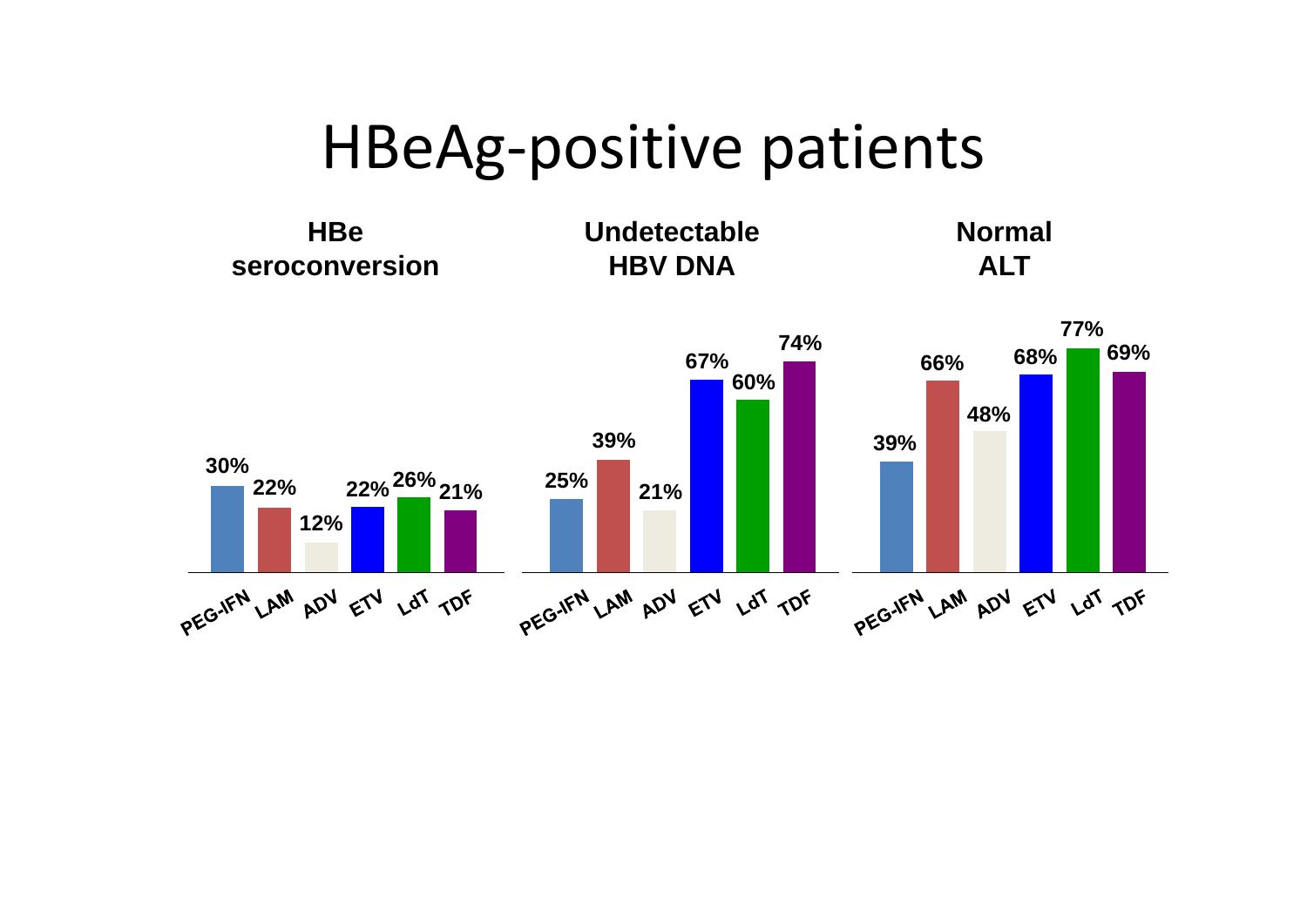#### **Higher viral loads are associated with long-term complications**

 $\mathcal{L}^{\text{max}}$  and hazards models. Risk is relative to  $\mathcal{L}^{\text{max}}$  at the following at  $\mathcal{L}^{\text{max}}$ 

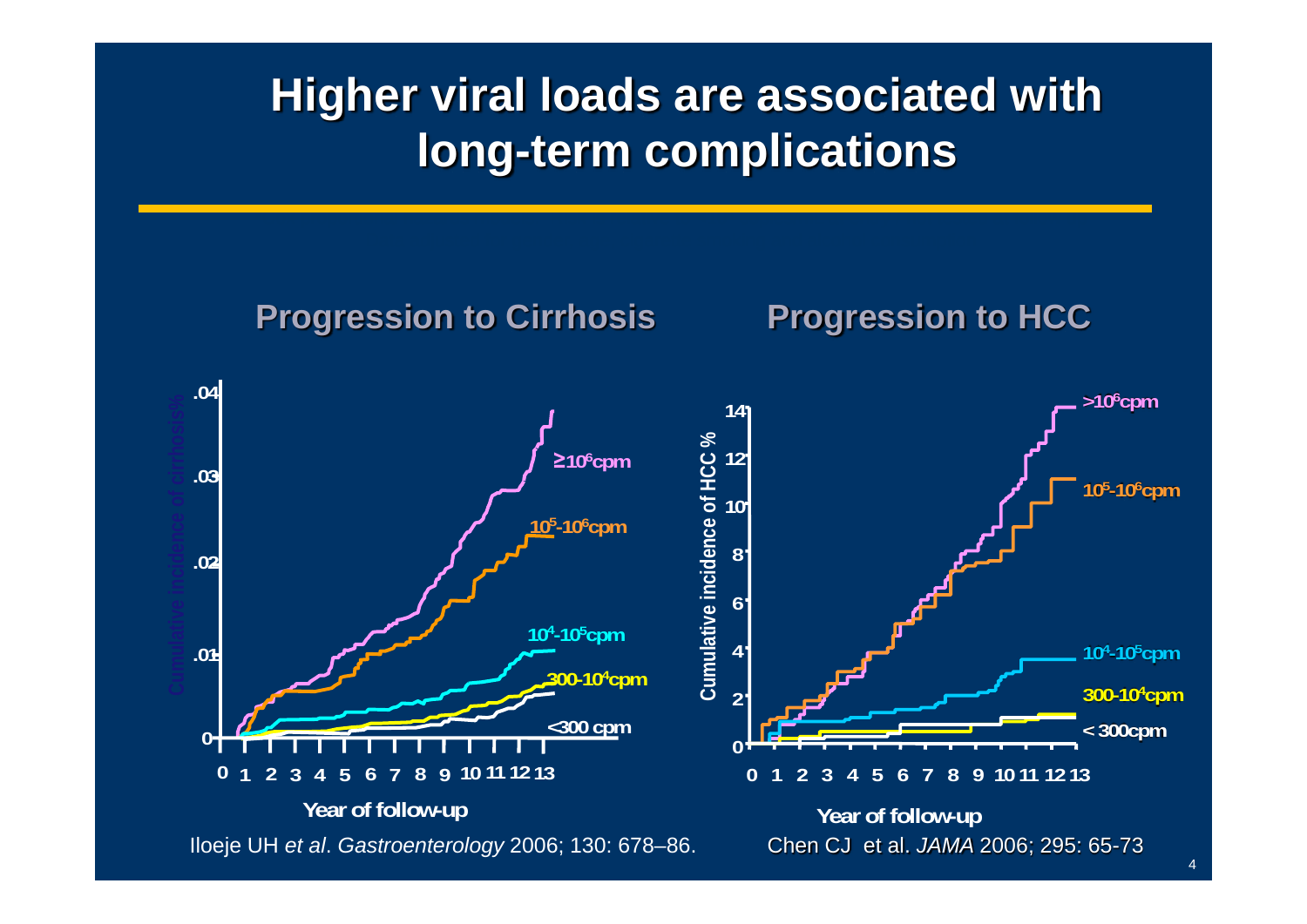#### **Predictors of disease: HIV vs HBV**

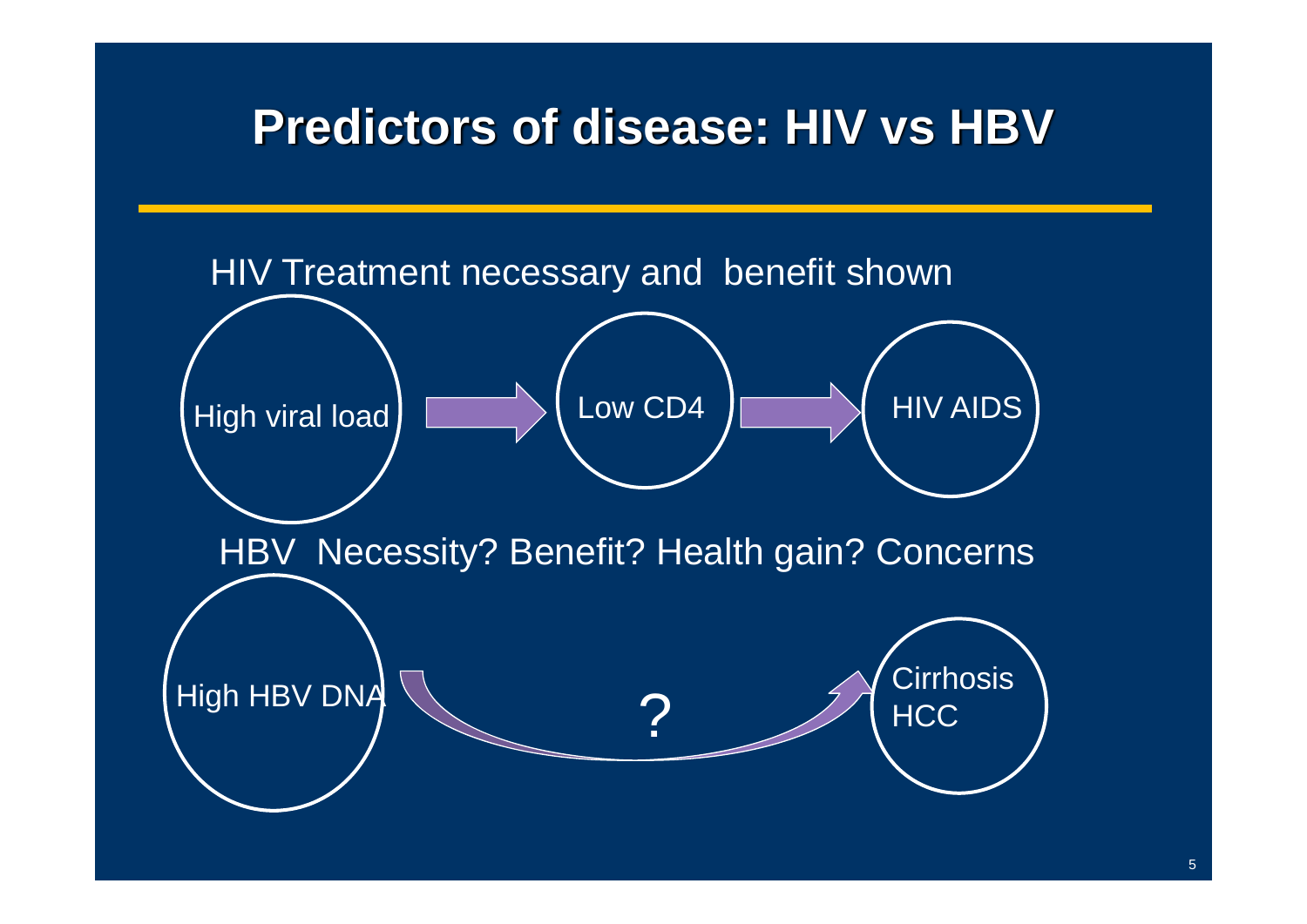#### **Chronic hepatitis B: treatment**

- Chronic hepatitis B is a life-long disease
- •A major health problem in endemic regions
- •Treatment should be started with the long-term in mind
- •Outcome may be jeopardised by suboptimal treatment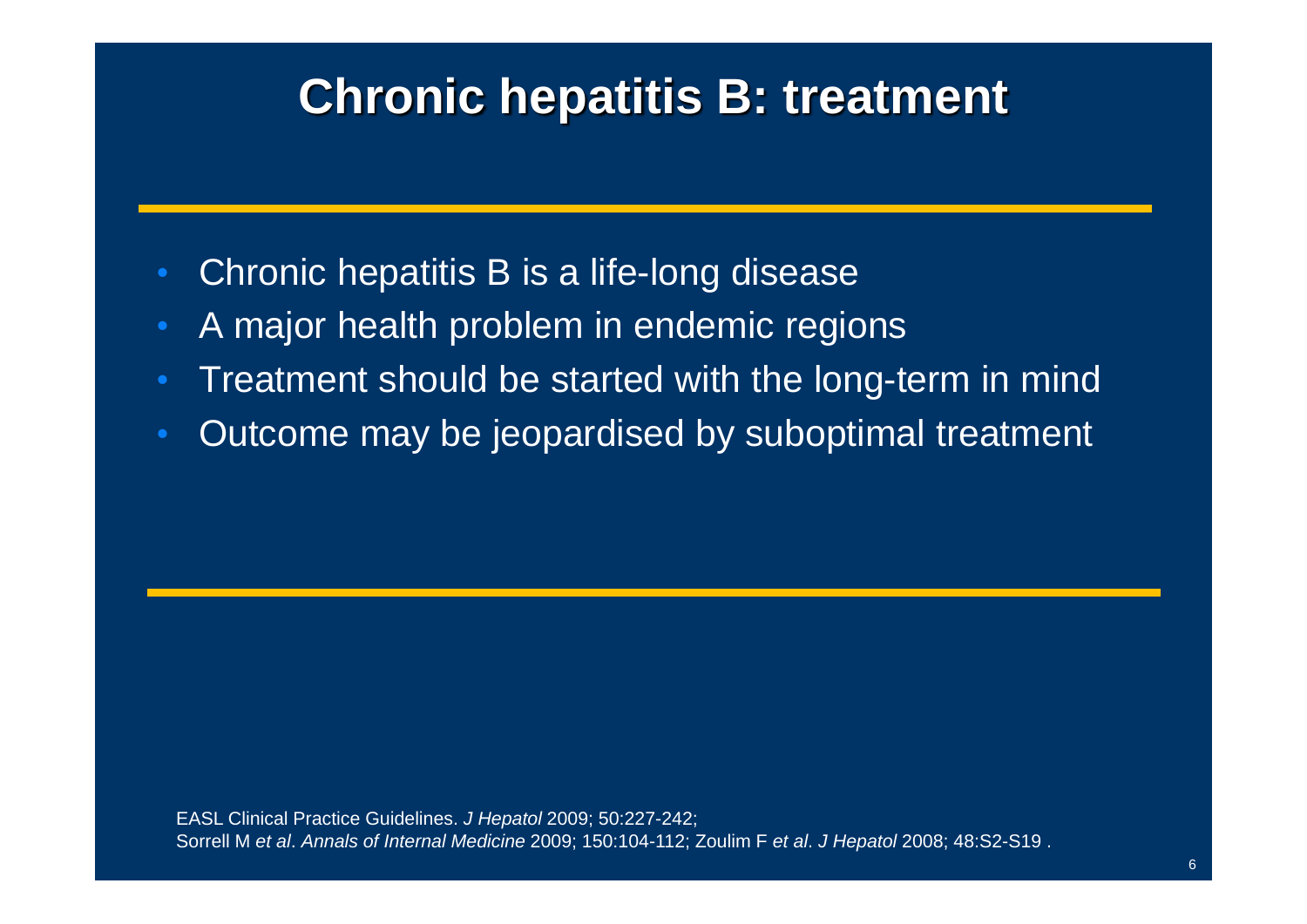# *Goals of treatment HBV*

- **Prevent progression of disease**
- **Can be achieved by reducing viral load?** 
	- **Level of HBV DNA replication requiring therapy?**
	- **Optimal target DNA for suppression that alters histology and natural history?**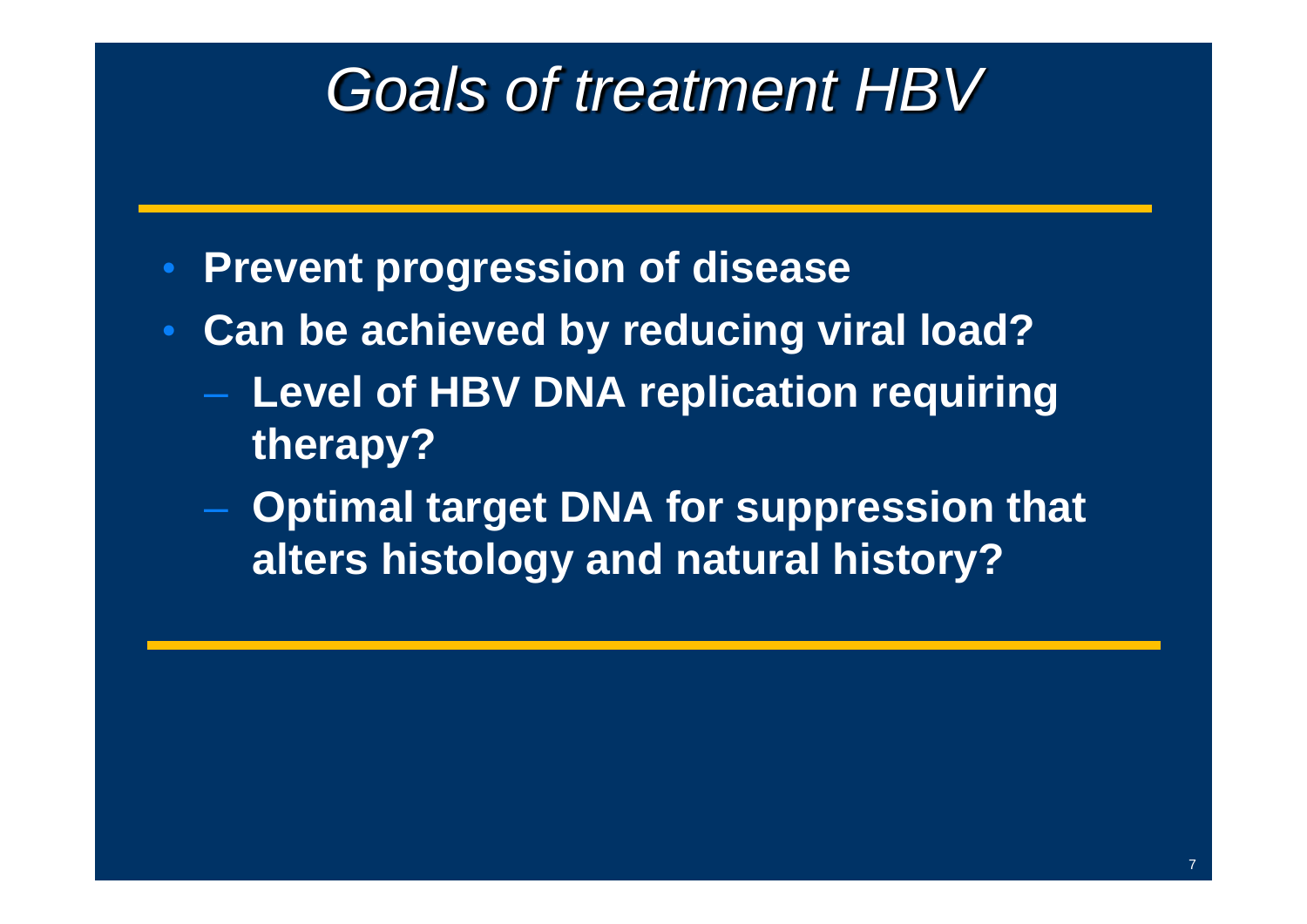## **Indications for treatment HBVbon combination of**

• Serum aminotransferases

• HBV DNA levels

 $\bullet$ • Histological stage and activity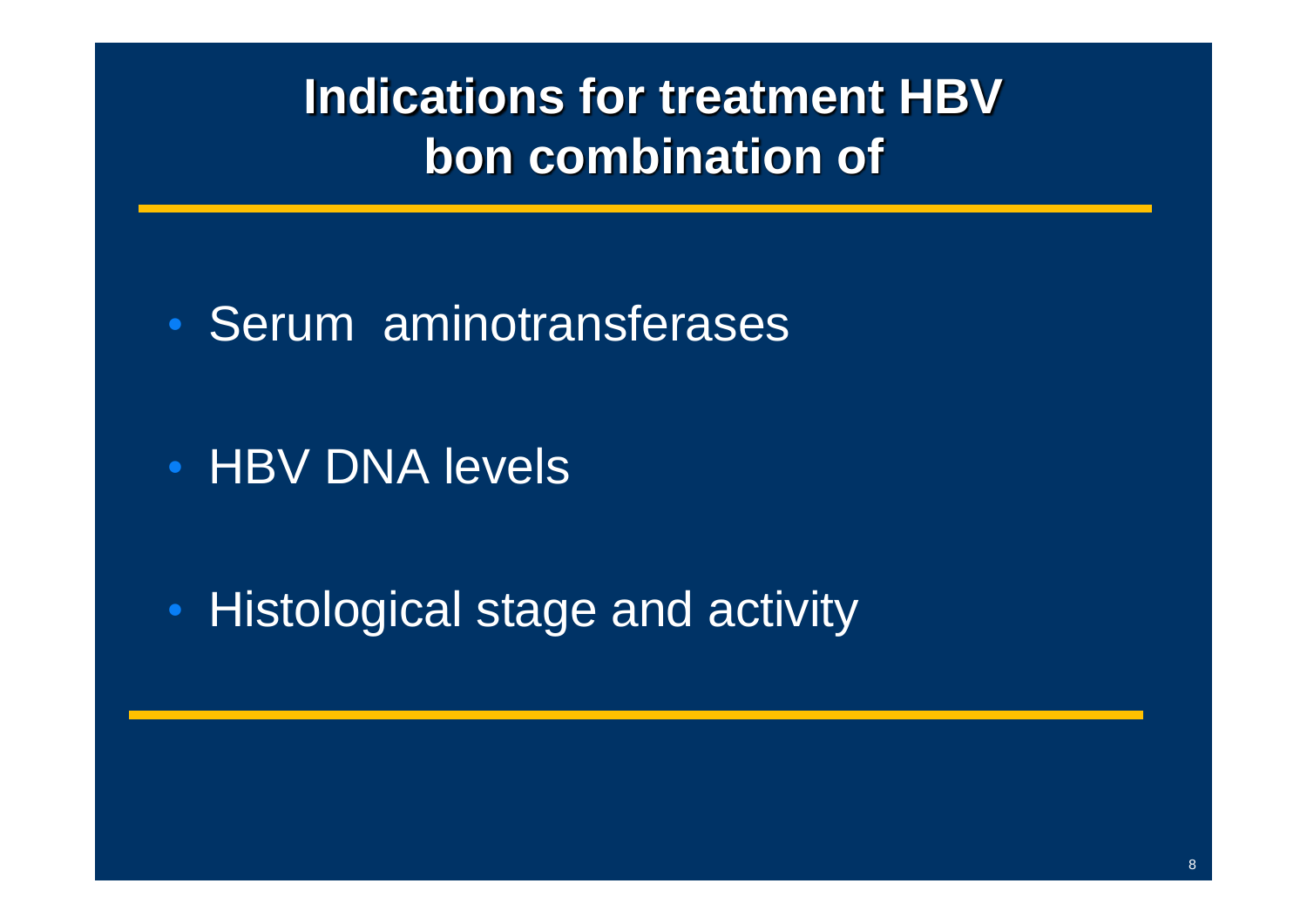#### **Indications for therapy within the guidelines:**



п Indications for treatment must also take into account age, health status, and availability of antiviral agents in individual countries

EASL Clinical Practice Guidelines. *J Hepatol* 2009; 50:227-242.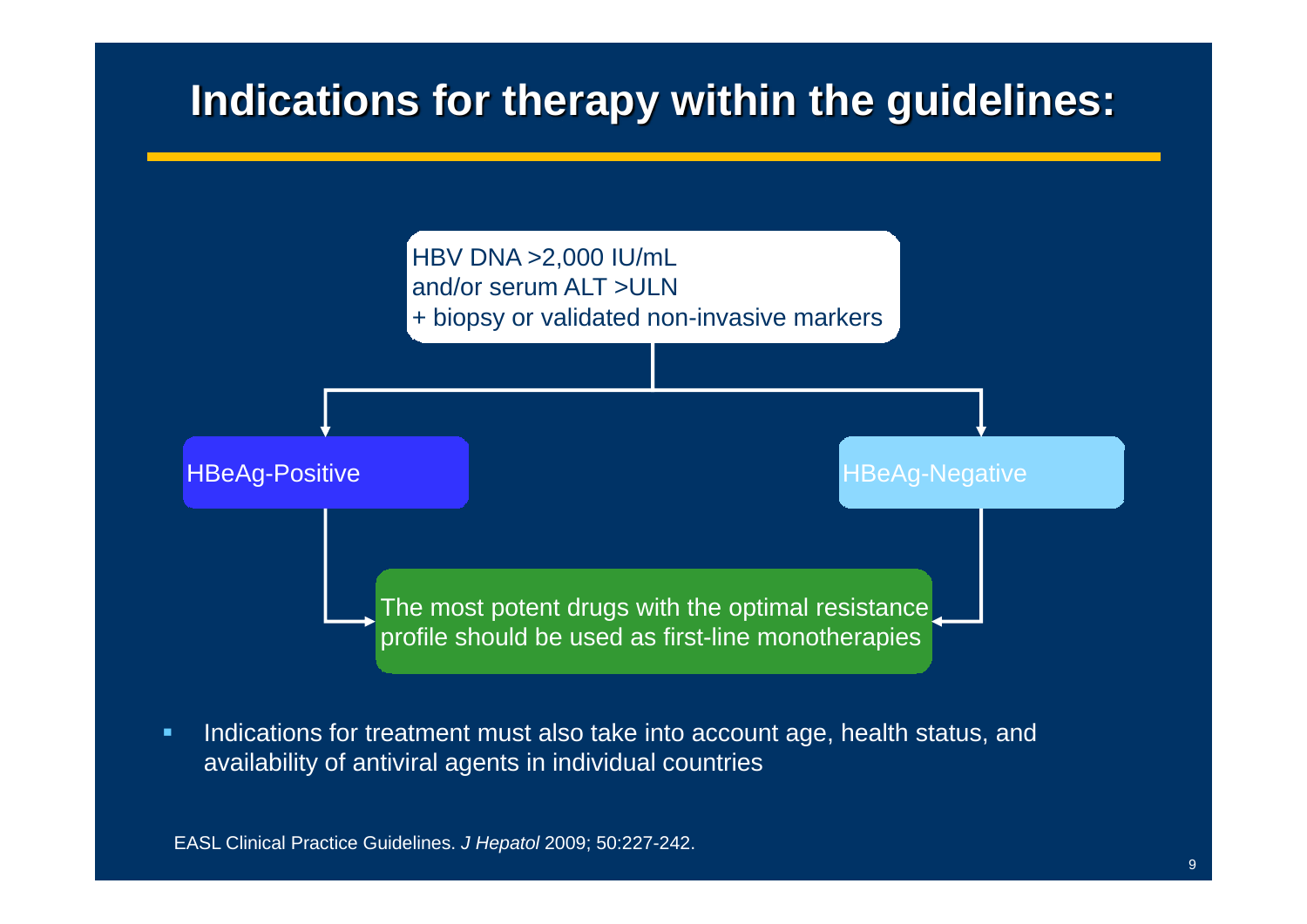#### Indications for therapy Patients for longitudinal monitoring

- HBeAg positive immunotolerant
	- • Most under age 30, normal ALT and high HBV DNA levels without suspicion/family history liver disease
	- Do not require immediate treatment
	- Follow up mandatory
- Patients with mild chronic hepatitis B: ALT < 2X ULN, < A2F2 histologically
	- Do not require immediate treatment.

EASI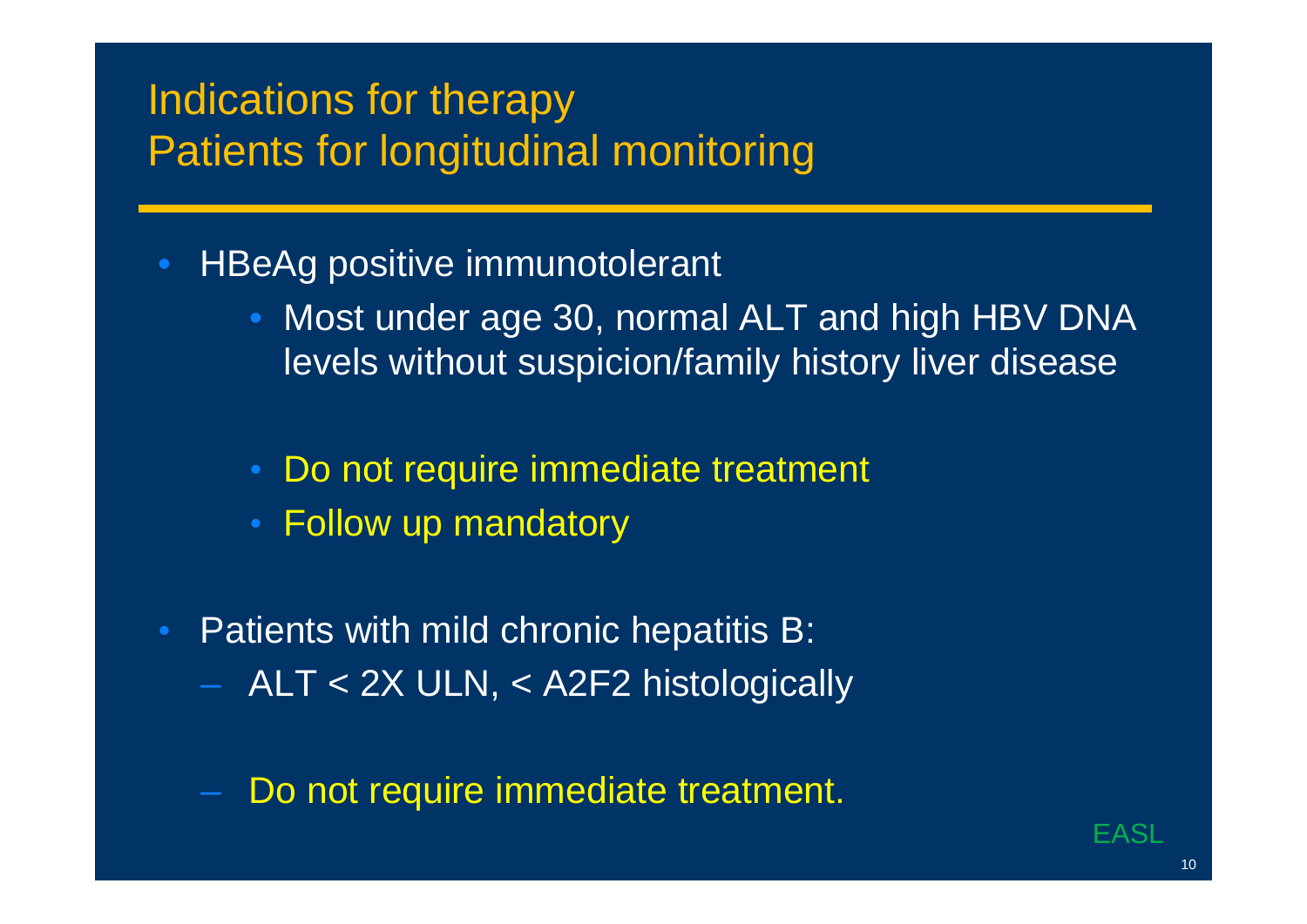#### **PCR Negativity At 1 Year**

#### *Data not from head-to-head studies*



- *1. Marcellin P et al. N Engl J Med 2003;348(9):808-14*
- *2. Lai CL. et al. N Engl J Med 2007; 357:2576-88*
- *3. Chang TT et al. N Engl J Med. 2006;354:1001-1010.*
- *4. Heathcote EJ et al. AASLD 2007*
- *5. Hadziyannis S. et al. N Engl J Med 2003;348:800-7 6. Lai CL et al. N Engl J Med 2006;354:1011-20*
- 
- *7. Marcellin P et al. AASLD 2007*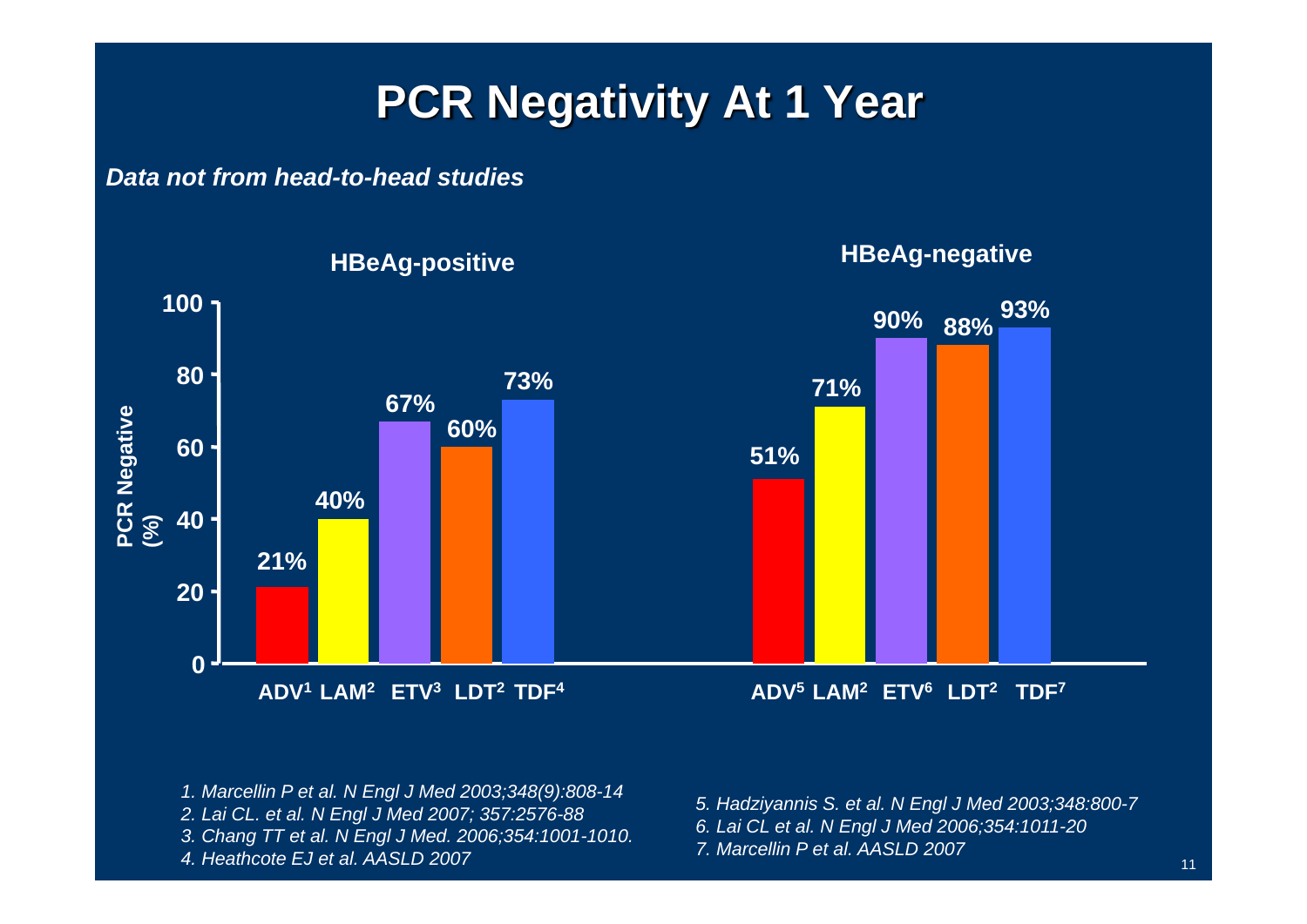# **Lamivudine monotherapy and cross resistance**

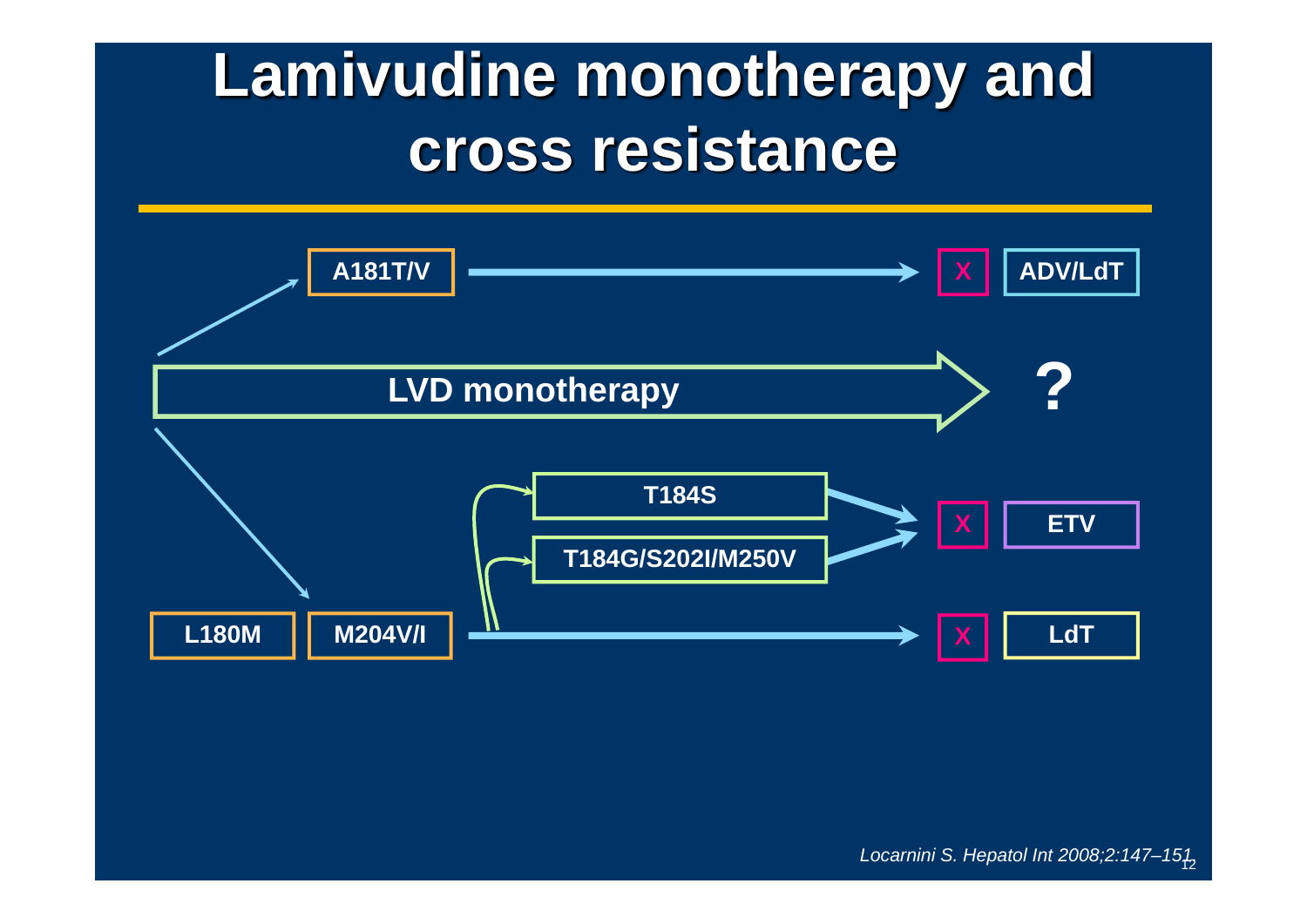# *Preventing resistance nucleoside analogues HBV*

- $\bullet$ **Clear indication for starting therapy**
- **Encourage patient compliance**
- **Maximise antiviral activity**
- $\bullet$  **Suppress HBV DNA to lowest possible level**
- **Maximise genetic barriers**
- **Avoid sequential treatment**
- **Avoid treatment interruptions**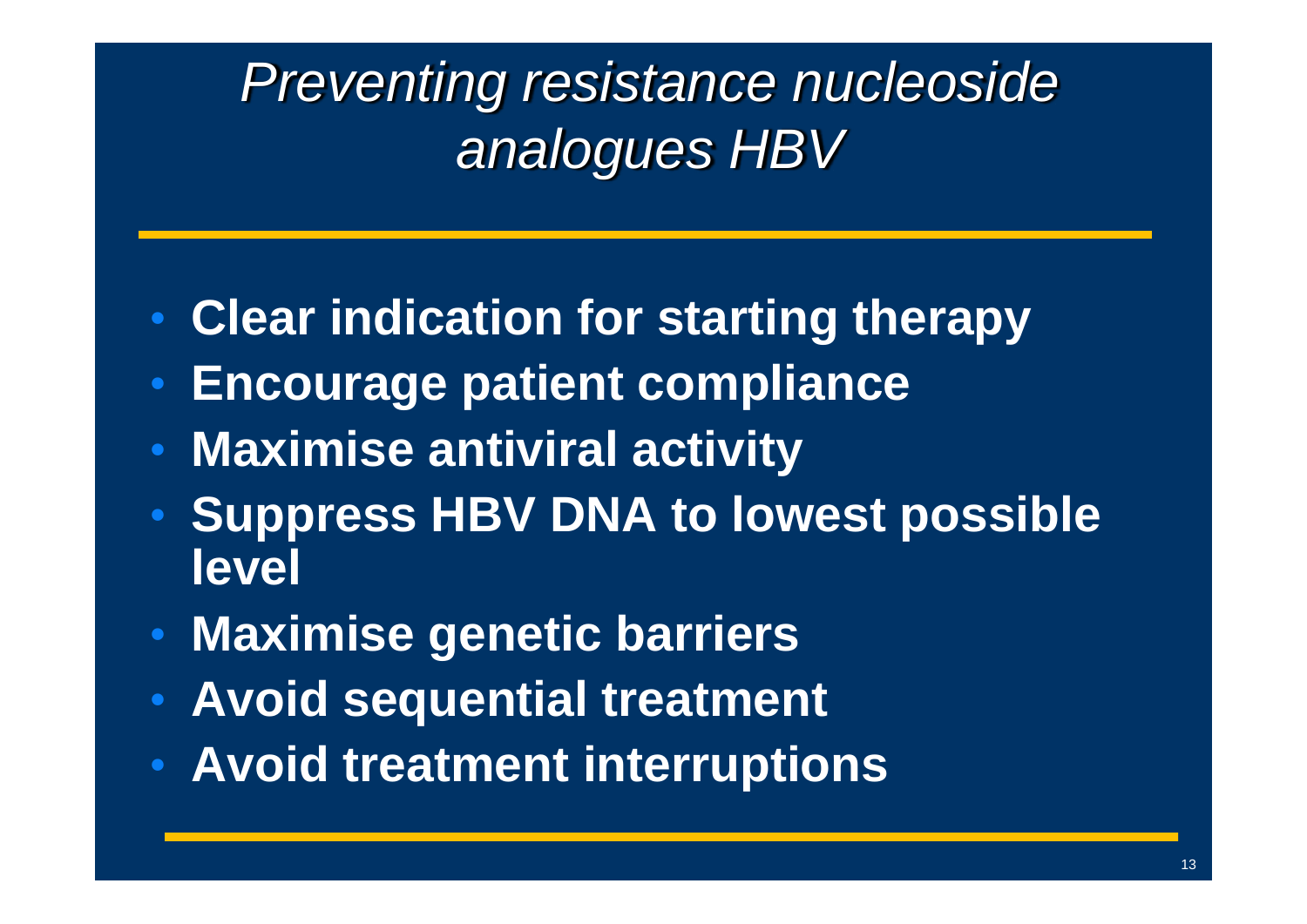#### **Indications for treatment: cirrhosis**

- Patients with compensated cirrhosis and detectable HBV DNA
	- Considered for treatment
- Patients with decompensated cirrhosis
	- $-$  Require urgent antiviral treatment
	- Should be considered for liver transplantation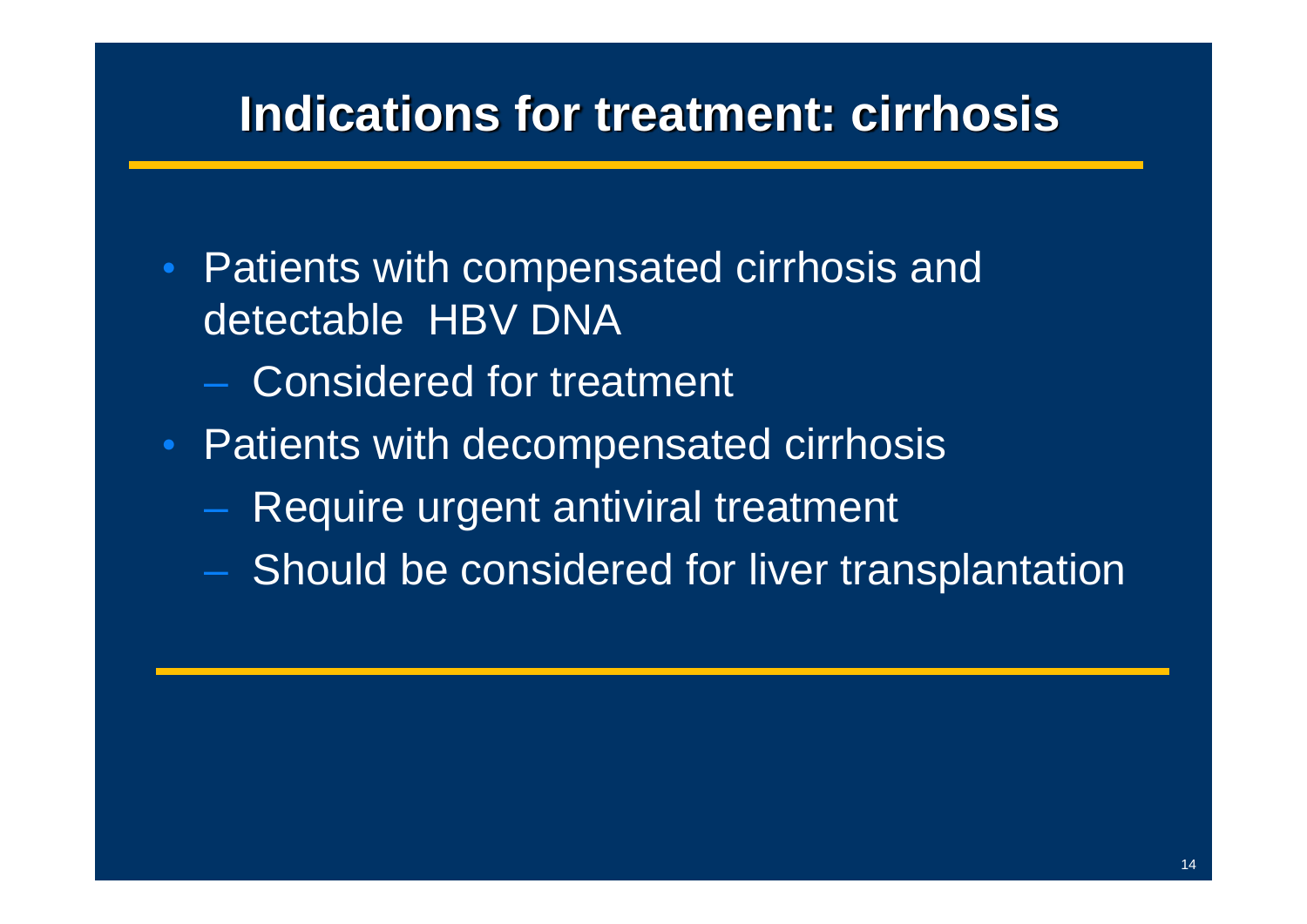# Changes in HBV DNA cirrhosis Entecavir



Shim et al J Hepatology 52: 176‐182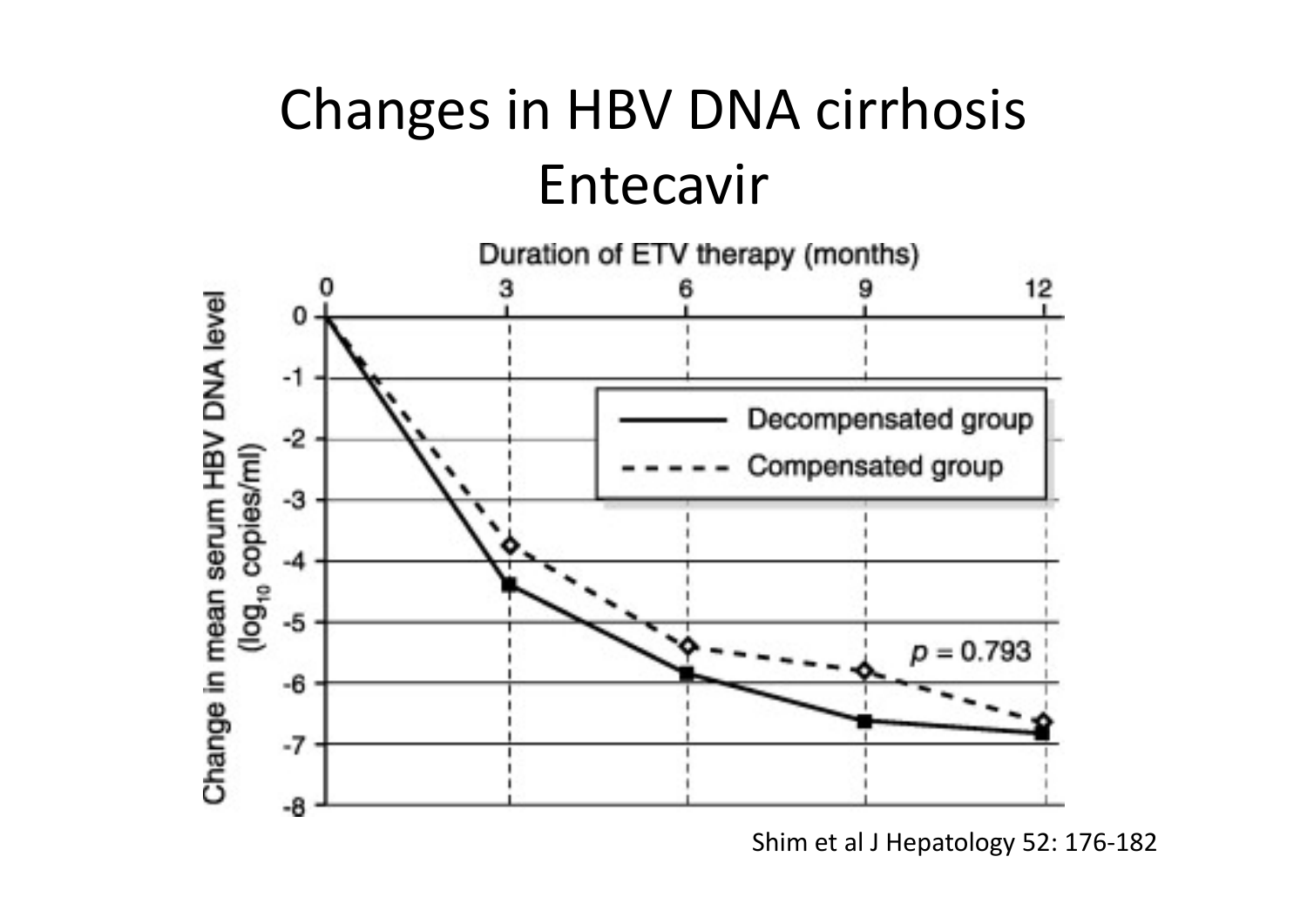# 2 year mortality cirrhosis Entecavir

Shim et al J Hepatology 52: 176‐182

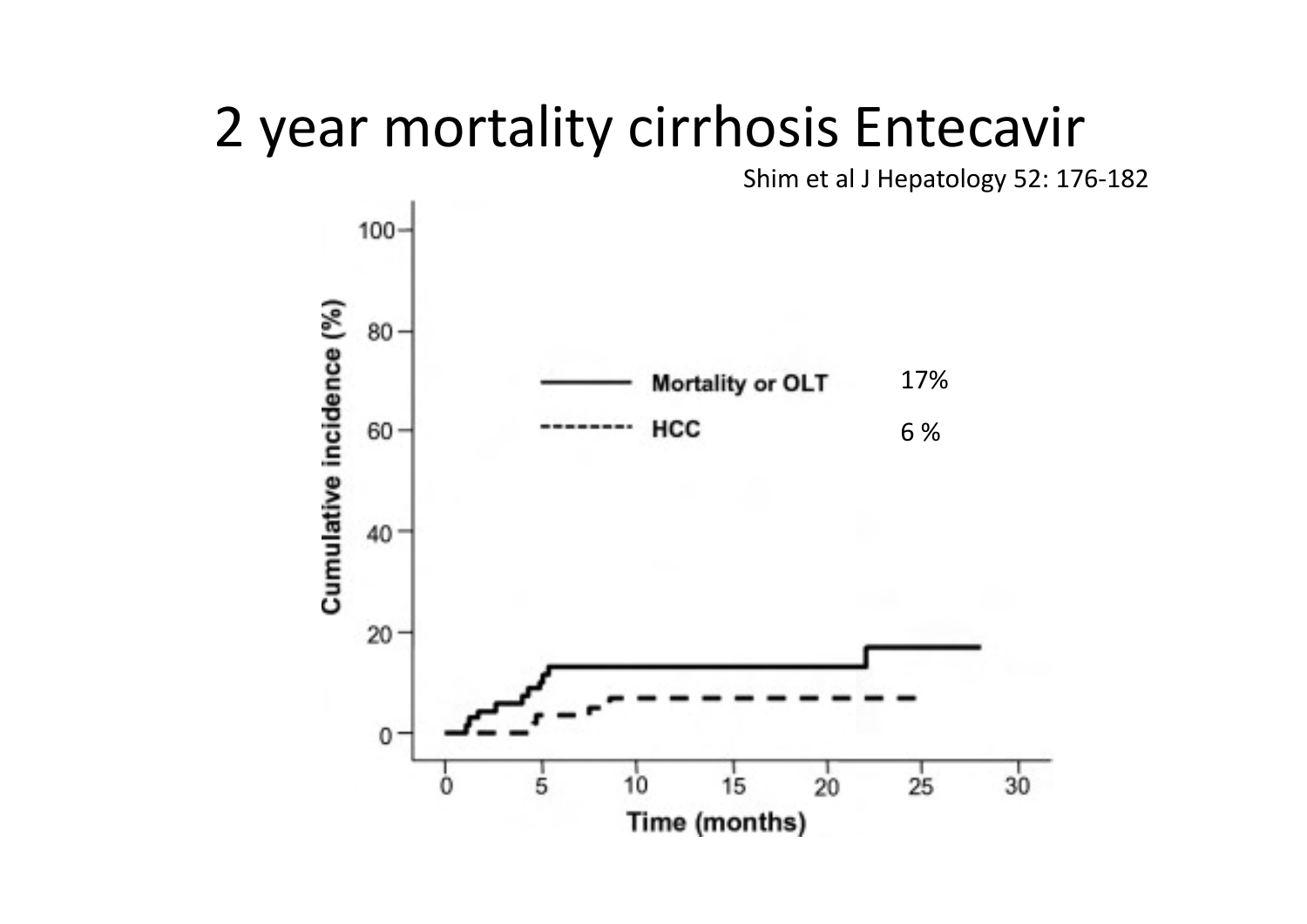# **Utility of nucleosides**

- $\bullet$  Integral role liver transplantation
	- Combination of nucleosides and **HBIG**
	- In decompensated disease
	- anti-HBc donors
- Fulminant hepatitis
- Prophylaxis chemotherapy
- Extra-hepatic disease
- HIV co-infected patients
- $\bullet$ In pregnancy?
- In HCC (post treatment)?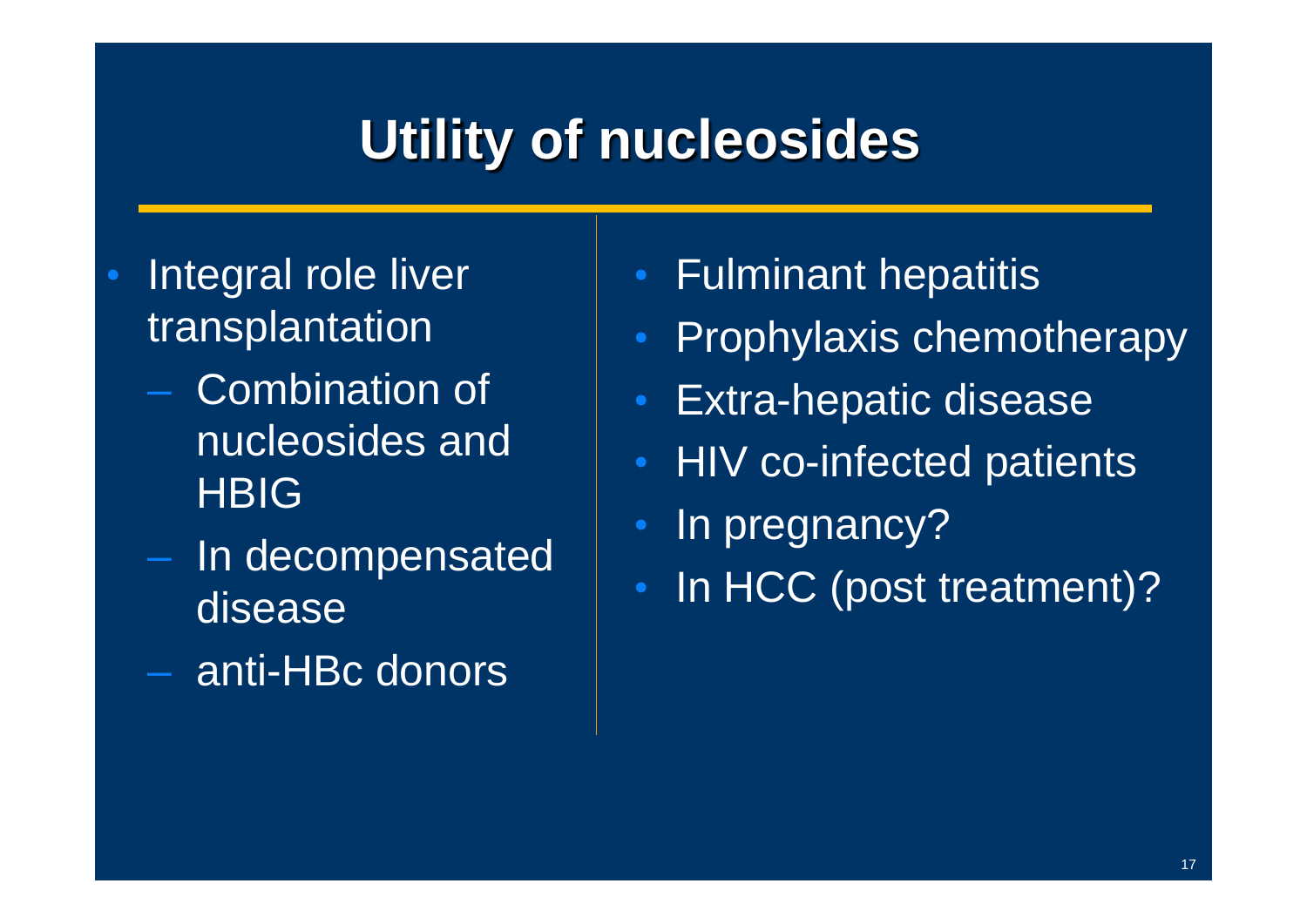## **Nucleosides: Preventing mother infant transmission of hepatitis B**

- Vaccination is the mainstay of prophylaxis.
- $\bullet$  Utilise antiviral drugs for prophylaxis?
	- What viral level increases the risk of maternal infant transmission despite HBIG and vaccination?
- How early in pregnancy should treatment be initiated?
- Are all nucleos(t)ides safe in pregnancy?
- $\bullet$ Which drug is most appropriate?
- $\bullet$ What are the risks and benefits for the mother?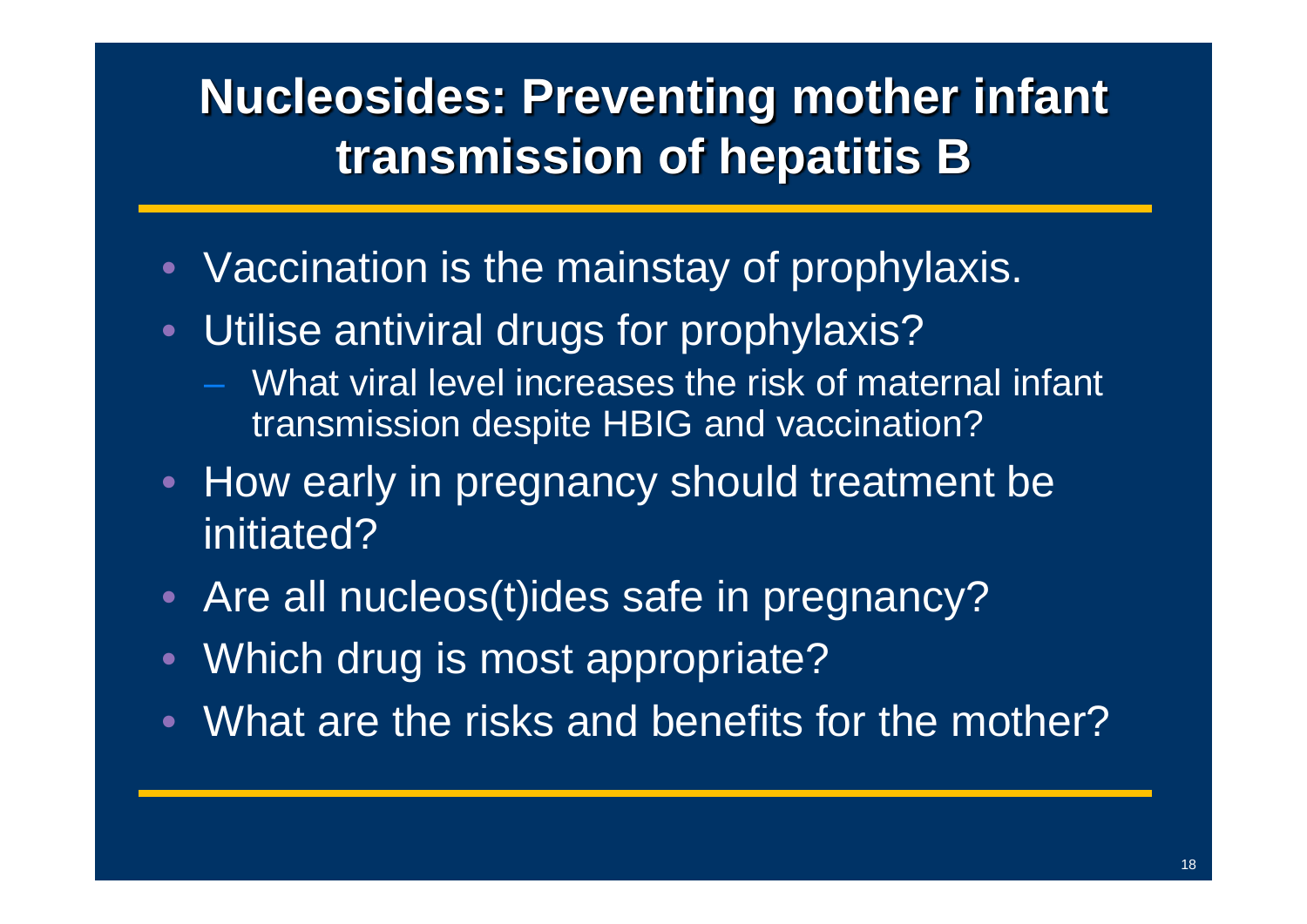# **Potential Consequences of Antiviral Drug Resistance in Chronic HBV**

| <b>Virologic</b>     | Virologic breakthrough and rebound                                                                                                                               |  |  |  |
|----------------------|------------------------------------------------------------------------------------------------------------------------------------------------------------------|--|--|--|
|                      | <b>Reduced HBeAg seroconversion rates</b>                                                                                                                        |  |  |  |
|                      | <b>HBeAg seroconversion relapse</b>                                                                                                                              |  |  |  |
| <b>Biochemical</b>   | <b>Biochemical breakthrough</b>                                                                                                                                  |  |  |  |
| <b>Histologic</b>    | <b>Histologic progression of disease</b>                                                                                                                         |  |  |  |
| <b>Clinical</b>      | Hepatic flare and decompensation                                                                                                                                 |  |  |  |
|                      | Increased recurrence post liver transplantation (viral<br>load is strongest predictor of HBV recurrence post liver<br>transplant)*<br>?Increased tumourigenicity |  |  |  |
| <b>Public health</b> | <b>Alteration in HBsAg antigenicity</b><br><b>Transmission of drug resistant HBV</b><br>Development of multi-drug resistant HBV population                       |  |  |  |

*Lai, C.L. et al 2003. Clin Infect Dis;36:687-96.; Leung, N.W. et al 2001. Hepatology;33:1527-32.; Liaw, Y.F. et al 1999. Hepatology;30:567-72.; Dienstag, J.L. et al 2003. Gastroenterology;124:105-17.; Mutimer, D. et al 2000. GUT;46:107-13. \*Mutimer, D. et al 1999. J Hepatol;30:715-21.*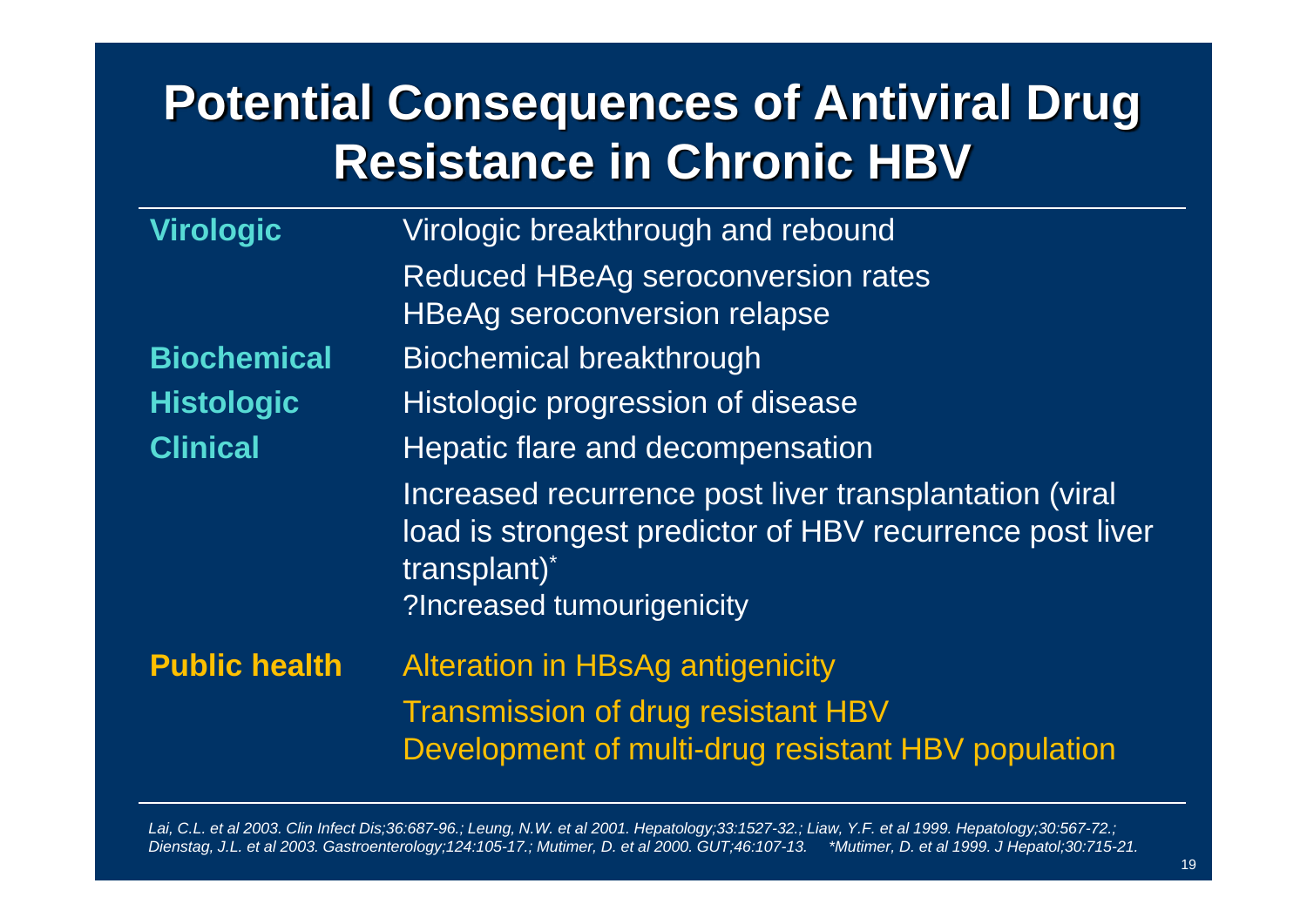## **Treatment forms part of the control of the disease**

- Progressive disease is associated with persistence of viral replication and ongoing necro-inflammation
- Remission is associated with loss of active viral replication.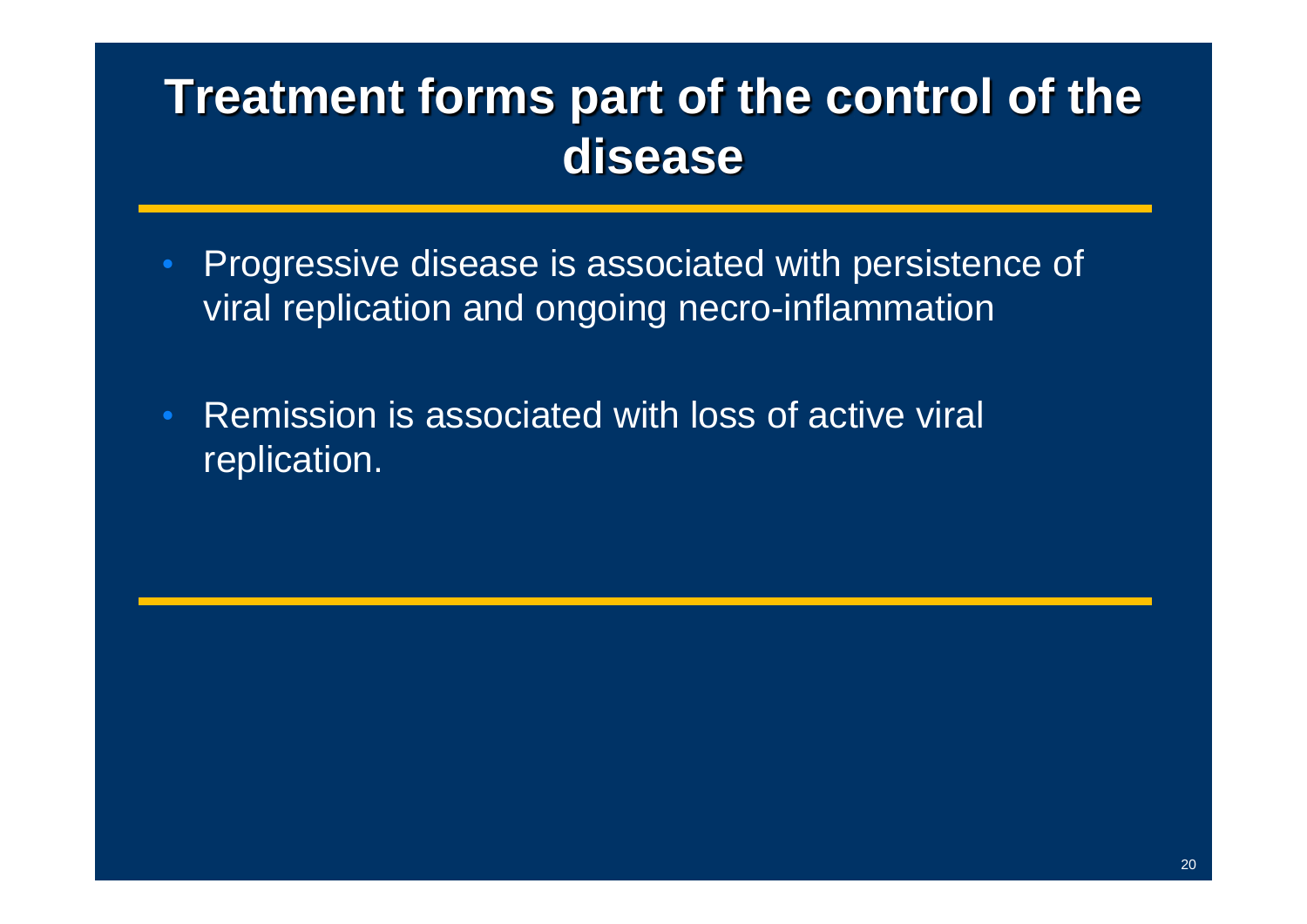# **Hepatitis C and liver pathology**

- Fibrosis induced by the inflammatory process.
- Factors shown to accelerate the progression to cirrhosis include older age at HCV acquisition, male gender, heavy alcohol intake and co-infection with either HBV or HIV.
- Steatosis may lead to advancing fibrosis.
- No DNA intermediate or integration of viral nucleic acid
- Oncogenesis through cirrhosis and regeneration of liver cells.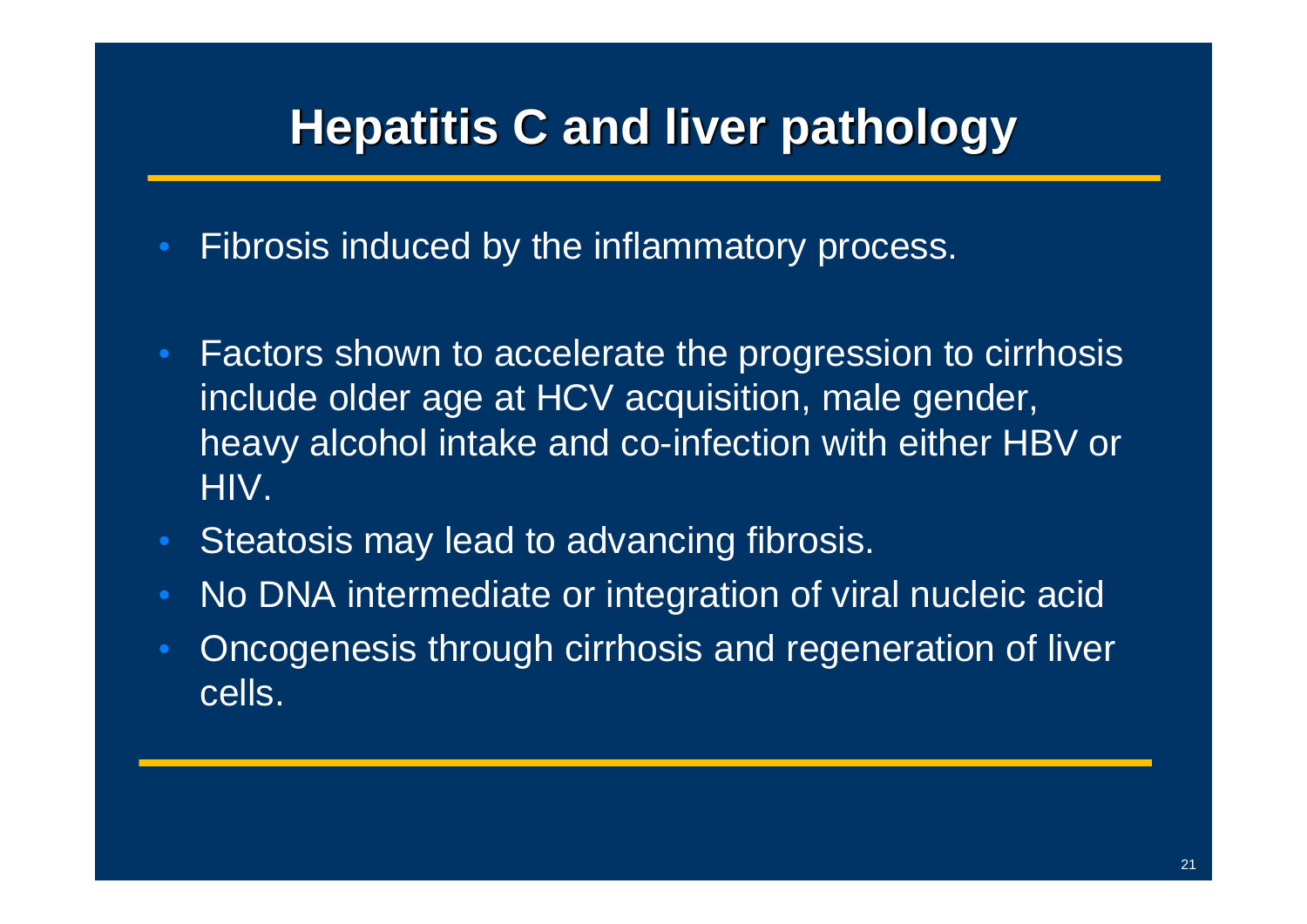## **Chronic hepatitis C: Evaluating treatment**

- The chronic disease generally slowly progressive
- Cirrhosis develops within 20 years in about 10–20%
- Variability in rates of progression of the disease makes the prediction of ultimate outcome difficult.
- The disease is not necessarily benign, however
- The numerical prevalence of the disease has translated into a large pandemic worldwide of liver disease.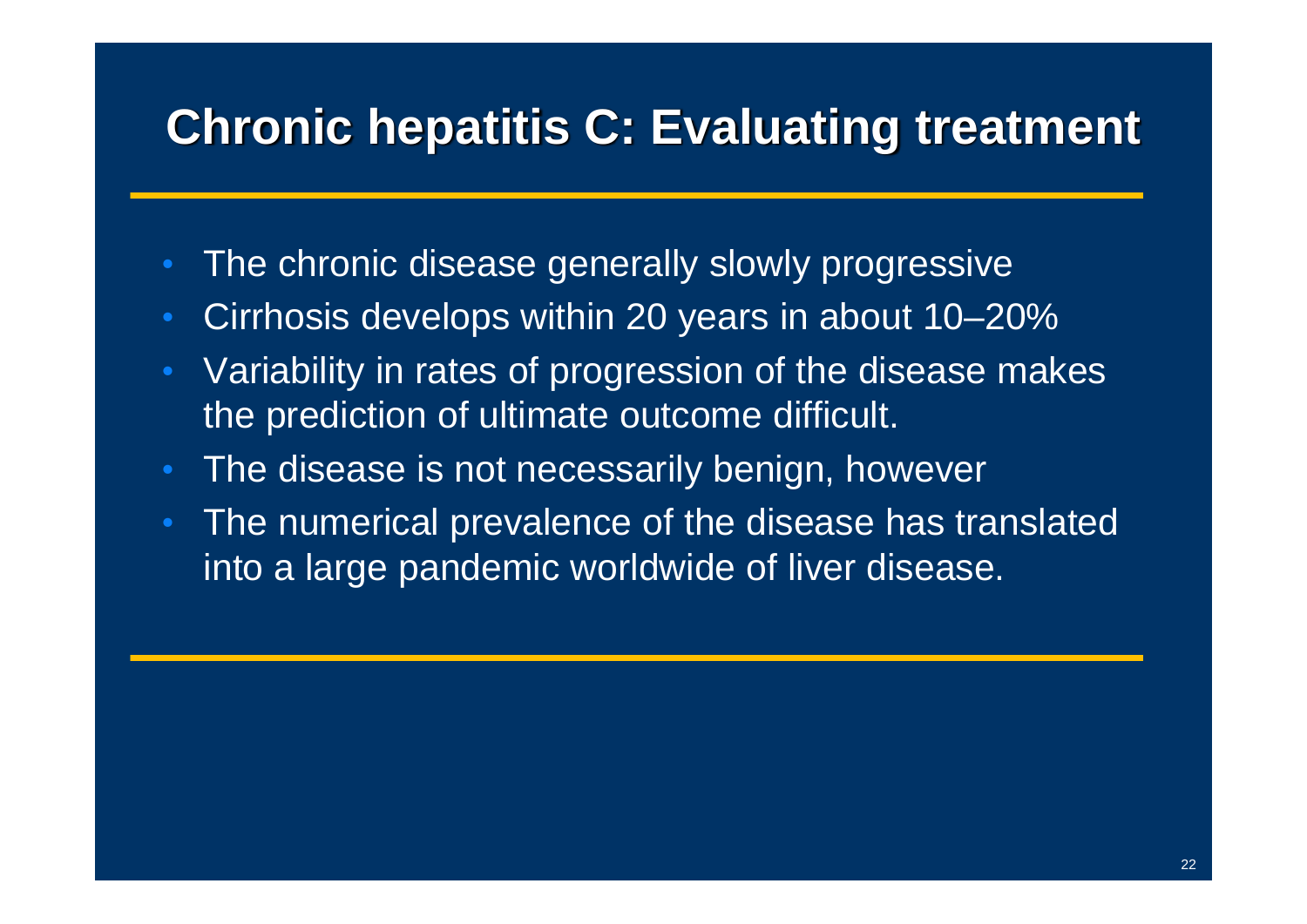## **Acute hepatitis C**

- Clinically mild, and typically unrecognised. Acute hepatitis C is thus only infrequently diagnosed.
- Incidence of acute hepatitis C is falling in several industrialised countries
- Higher rates of spontaneous recovery from acute hepatitis C have been observed in individuals with identified single nucleotide polymorphisms that lie in or near the IL28B on chromosome 19 which encodes IFN lambda3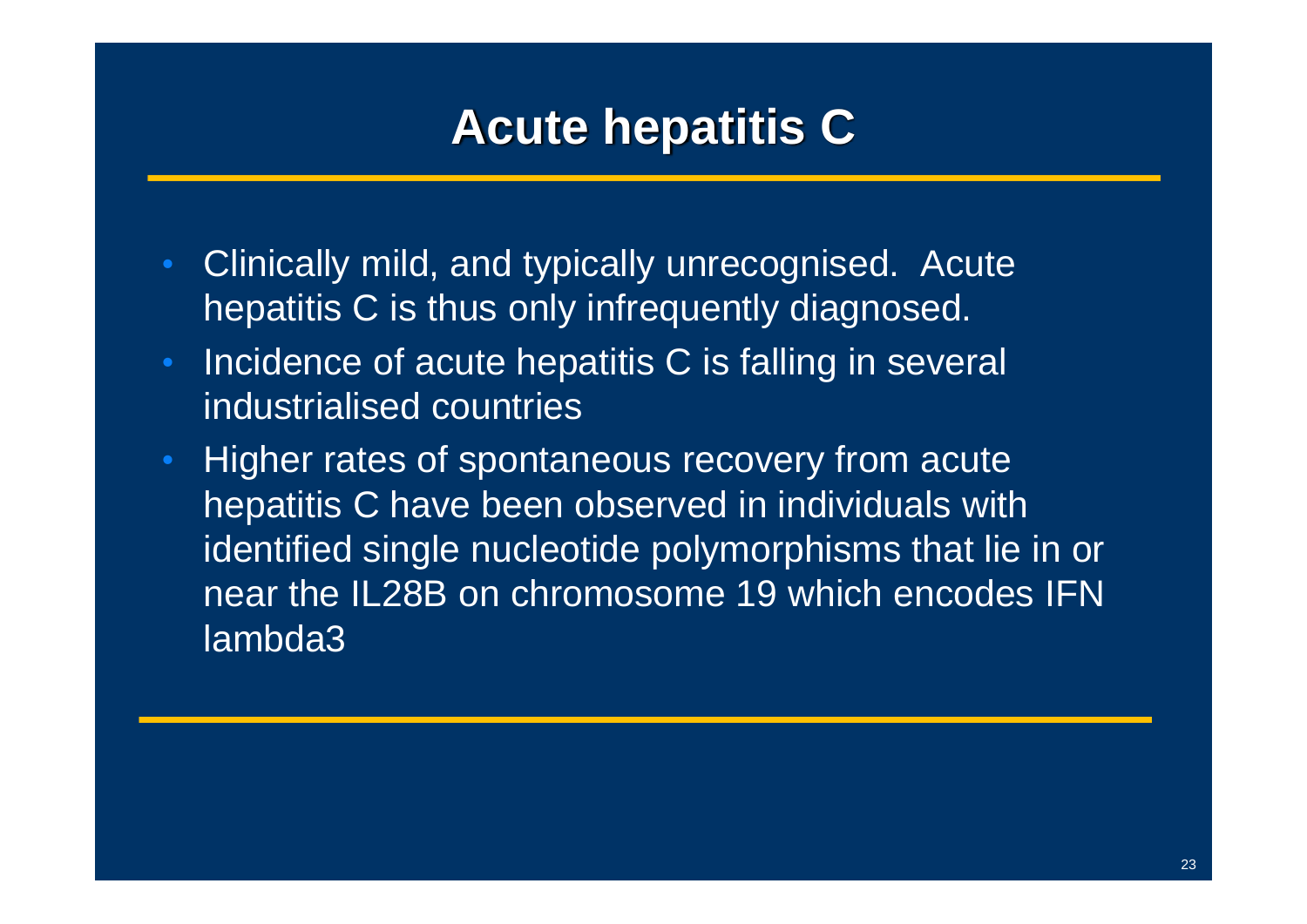### **Treatment of acute hepatitis C**

- Early identification of acute hepatitis C is important, but may be difficult
- Early spontaneous convalescence can be difficult to confirm
- Recent studies have indicated that treatment benefits those patients who have been treated early.
- The optimal timing and form of treatment for acute hepatitis C is not yet determined but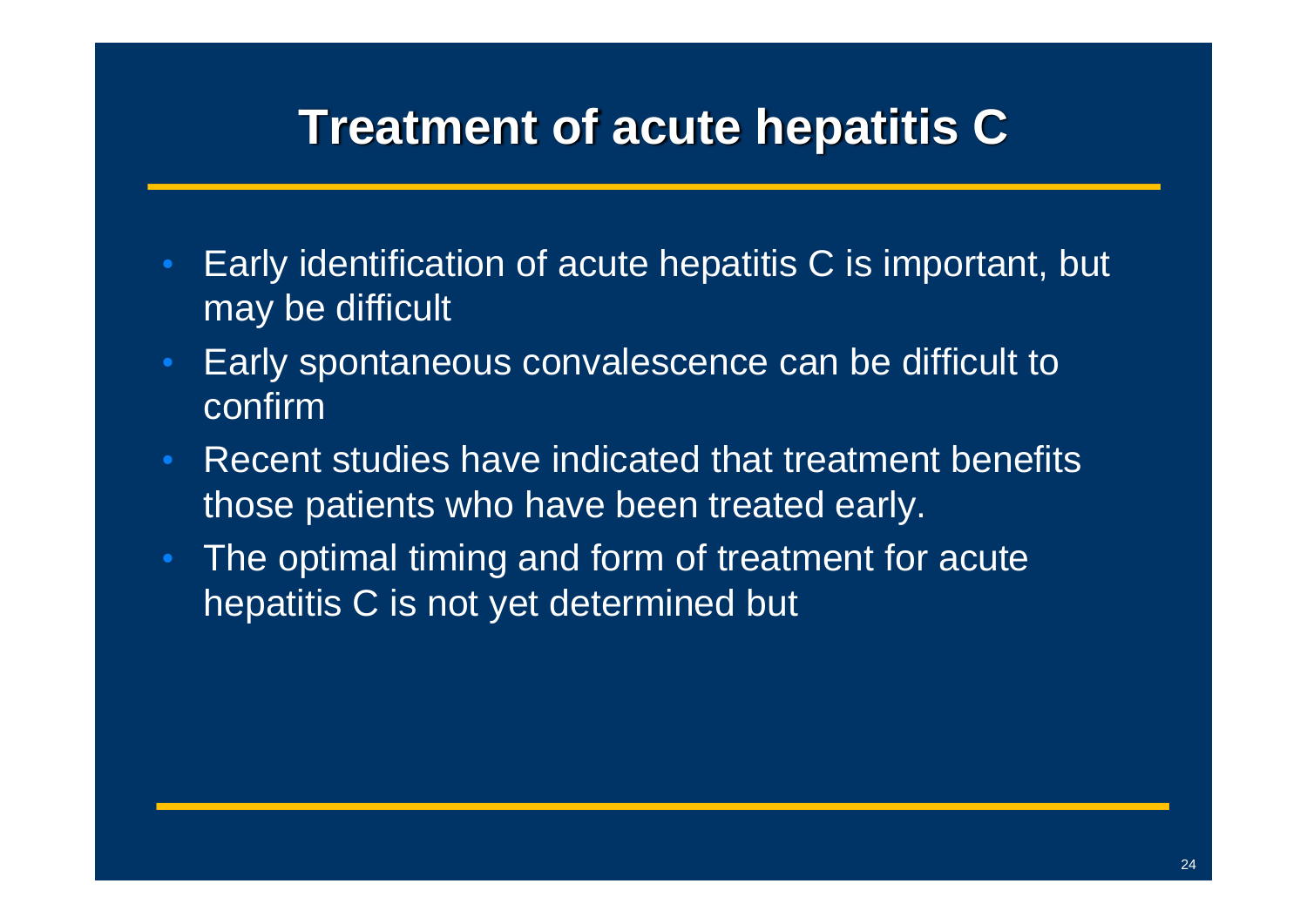# **General management Chronic hepatitis C**

- $\bullet$ *Evaluation of liver disease*
- HCV RNA should be quantitated
- •Genotype determined
- •HBsAg and HIV infection must also be tested
- •*Liver biopsy or assessment of fibrosis*
- *Biomarkers: IL28b polymorphisms*
- $\bullet$  General management
	- Careful clinical monitoring
	- Alcohol: synergistically aggravates hepatic injury.
	- Reversibile comorbidites: hepatitis B, HIV, obesity, hepatic steatosis diabetes, insulin resistance
- •Advise on route of transmission and vaccination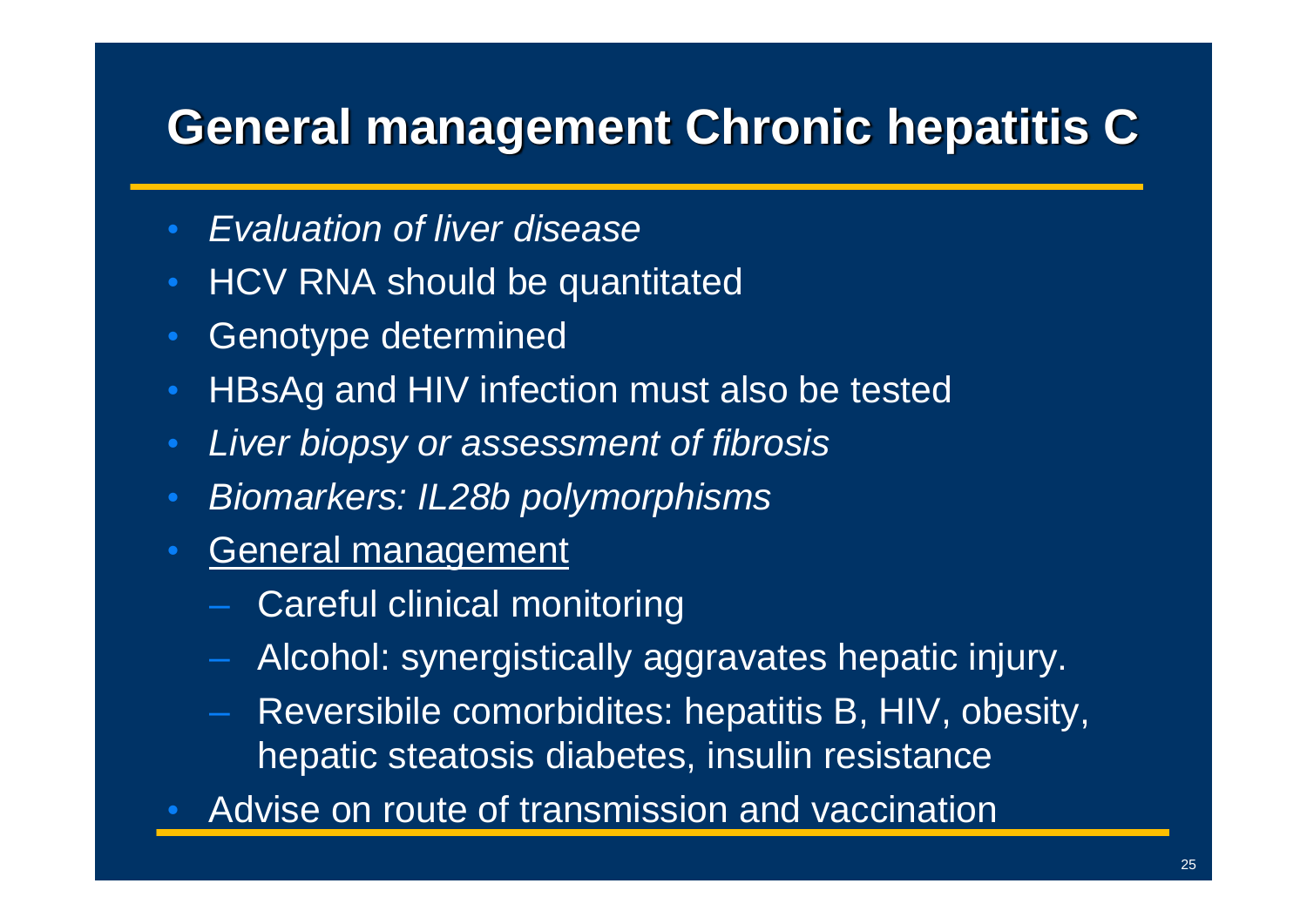#### **Indications for treatment chronic hepatitis C**

- All patients irrespective of the degree of fibrosis are potential candidates for treatment.
- Some patients with mild disease do not require immediate treatment
- Psychiatric co-morbidities may be worsened with IFN treatment: should be stabilised
- Patients with compensated cirrhosis are candidates for treatment
- Alpha IFN is difficult to apply in decompensated cirrhosis and may precipitate deterioration
	- Liver transplantation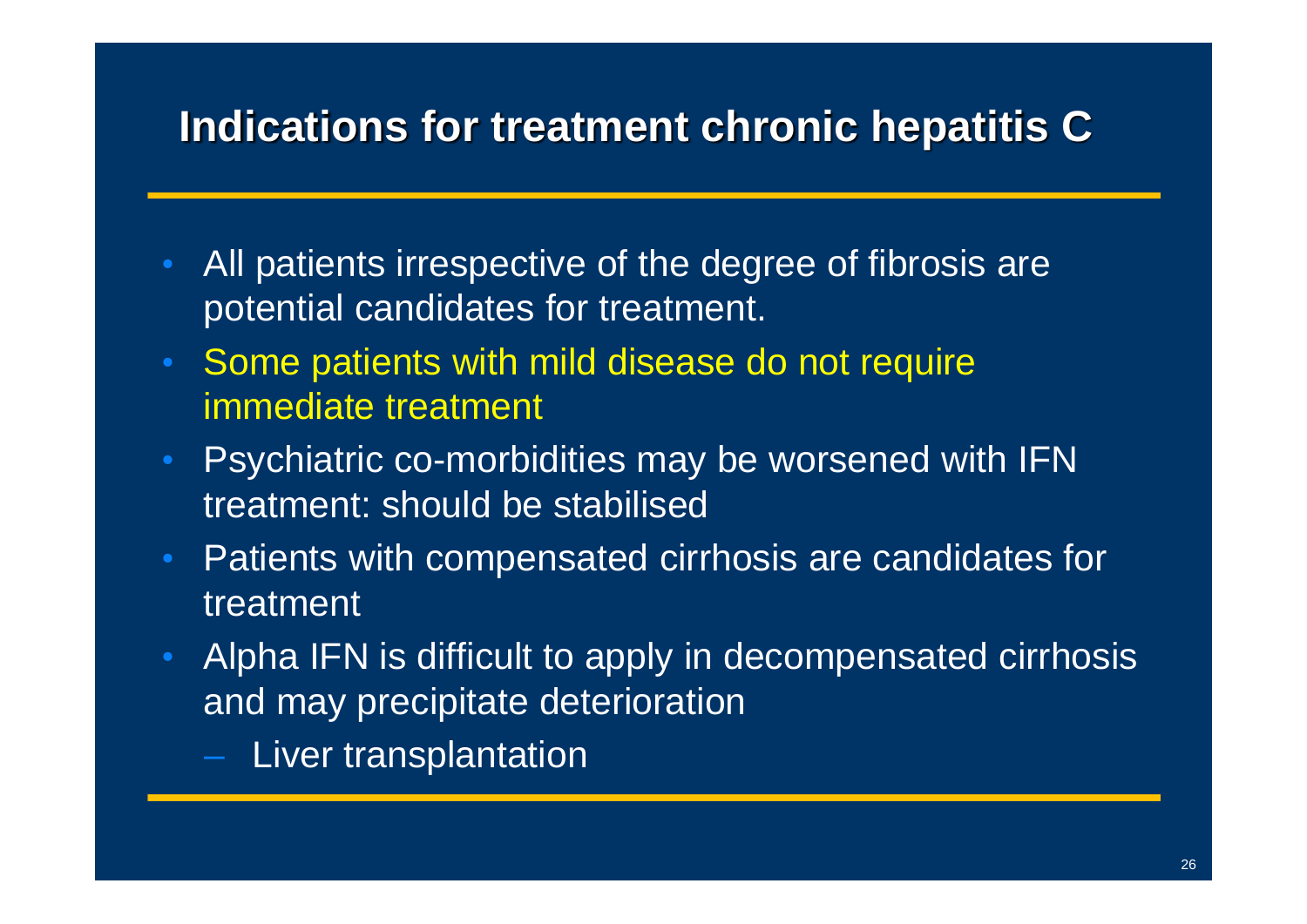# **Serum aminotransferases and treatment**

- Most patients with raised serum ALT are HCV RNApositive
- The converse not true.
- Perhaps 25-50% may have persistently normal serum ALT.
- "Normal serum aminotransferases" in patients with hepatitis C, frequently actually high relative to healthy individuals.
- Low-grade hepatitis, and even low-grade fibrosis may be present
- Fibrosis progression may be less rapid in females with low or normal ALT.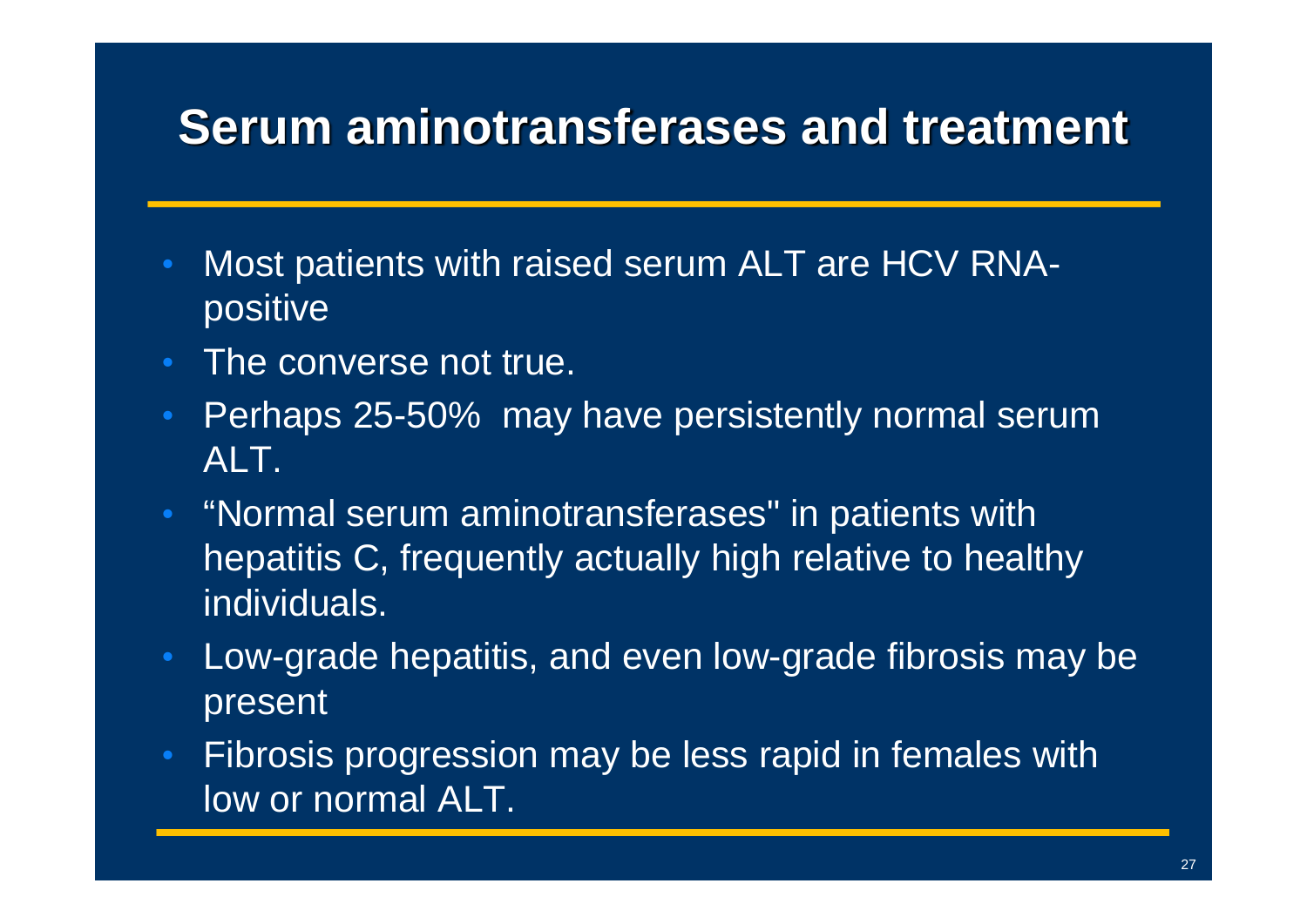#### **Table: Factors adversely determining response**

- Genetic polymorphism: tt IL28b polymorphism
- High baseline viral load
- Age greater than 50 years
- High body mass index
- Poor adherence to therapy
- Excess alcohol
- Genotype 1 versus genotype 2 or 3
- Genotype 4, and probably 5 and 6
- Advanced fibrosis, cirrhosis or advanced liver disease
- Hepatic steatosis
- Low platelet count
- High homeostasis model assessment index (HOMA)
- Failure to achieve RVR
- African American ethnicity
- HIV and HCV coinfection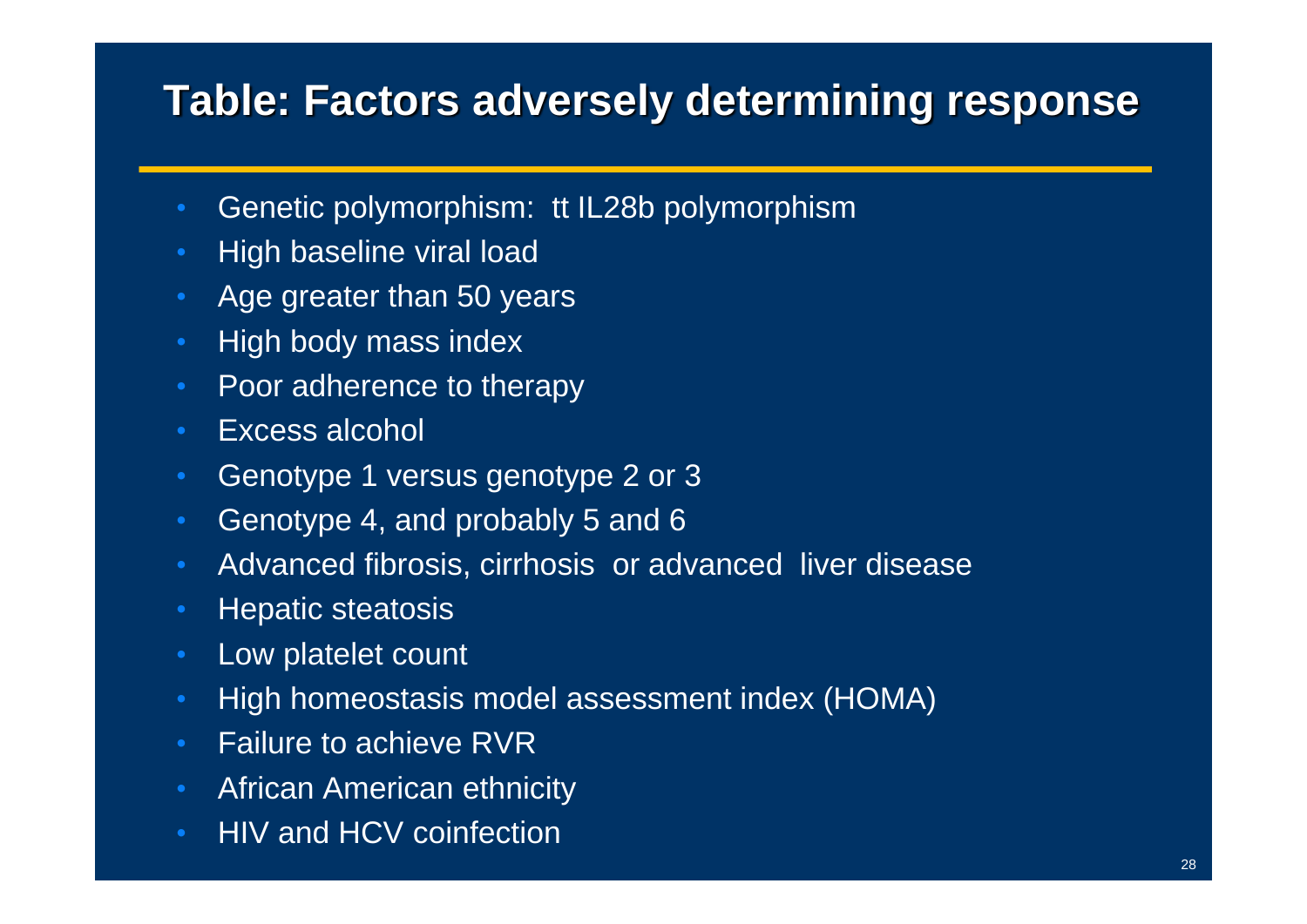# **Impact of disease severity on therapy**

- $\bullet$ Virological response to re-treatment
- $\bullet$ 1046 patients HALT C

| Group           | $\mathsf{A}$                          | B                               | $\mathbf C$                    |                             |
|-----------------|---------------------------------------|---------------------------------|--------------------------------|-----------------------------|
| <b>Fibrosis</b> | <b>Ishak 3-4</b><br>platelets<br>>125 | Ishak 3-4<br>platelets<br>< 125 | Ishak 5-6<br>platelets<br>>125 | Ishak 5-6<br>platelets <125 |
| <b>SVR</b>      | 23%                                   | 17%                             | 10%                            | 9%                          |

#### Everson Hepatology 44:1675 2006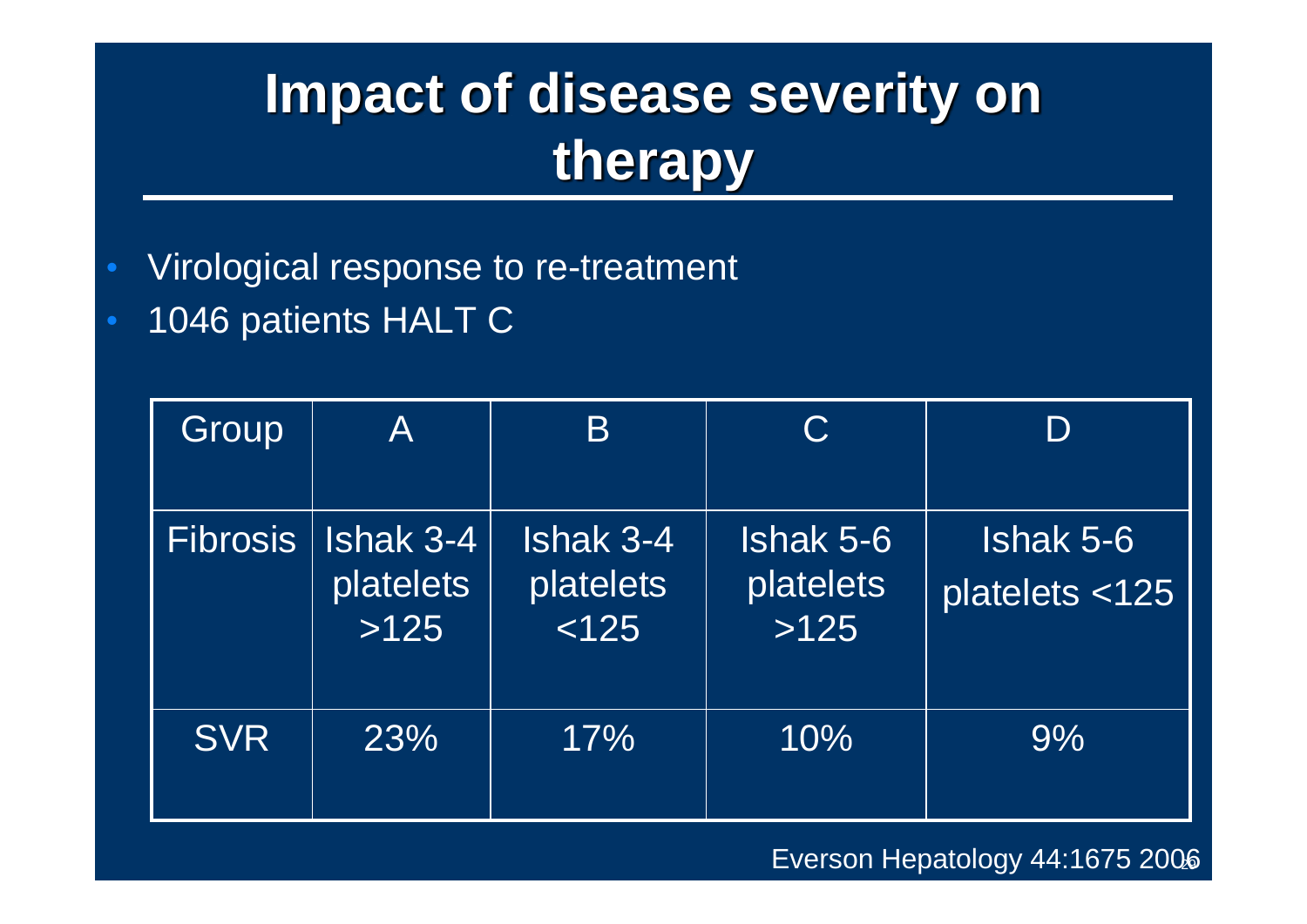#### **Overall survival in responders non responders and untreated patients Decompensated cirrhoris**



#### Iacobellis A et al J Hepatol 46: 206 20007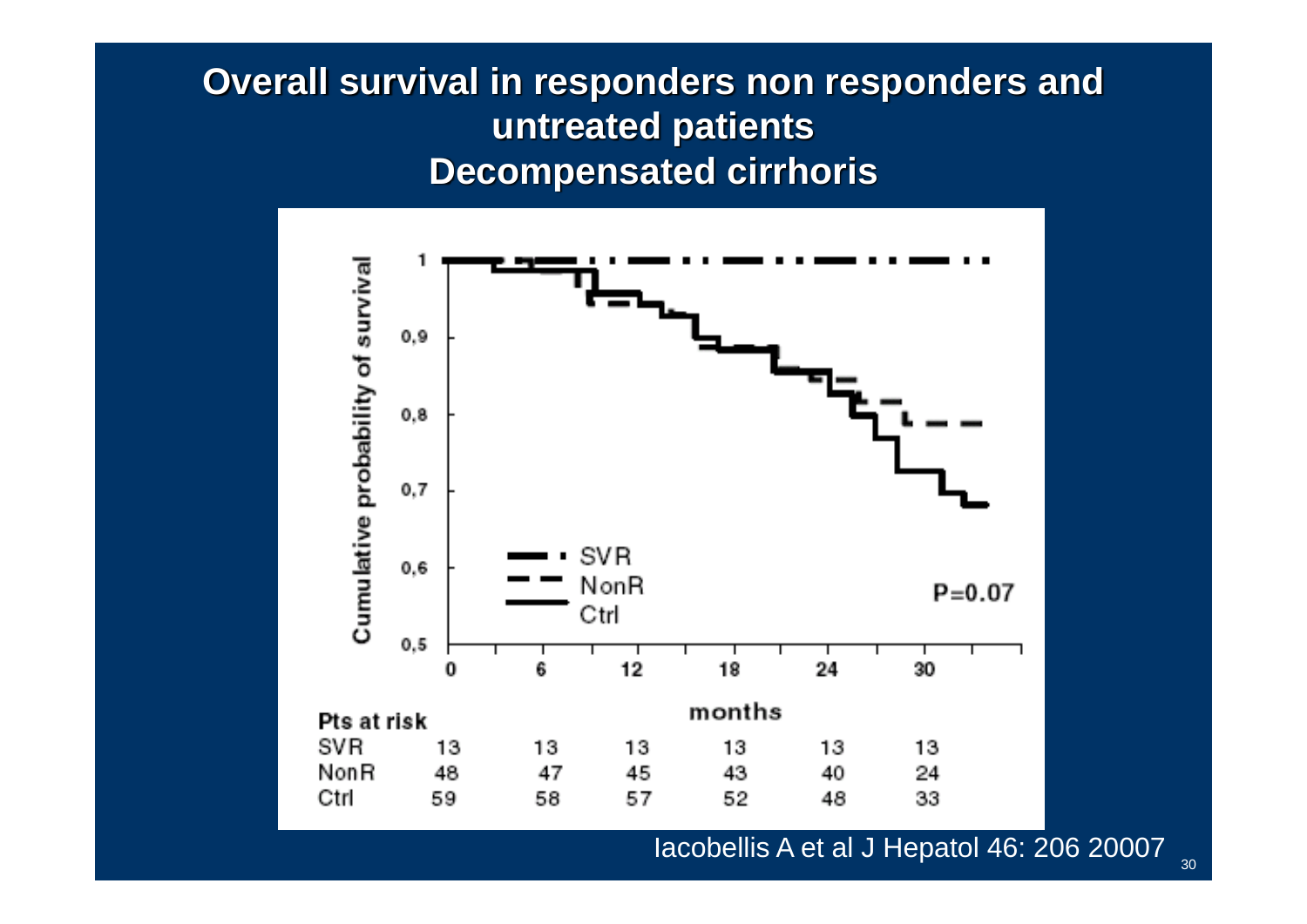#### *Other groups for treatment*

#### **IVDU**

- **HIV coinfected**
- **Decompensated cirrhosis**
- **Recurrence post liver transplant**
- **Non responders**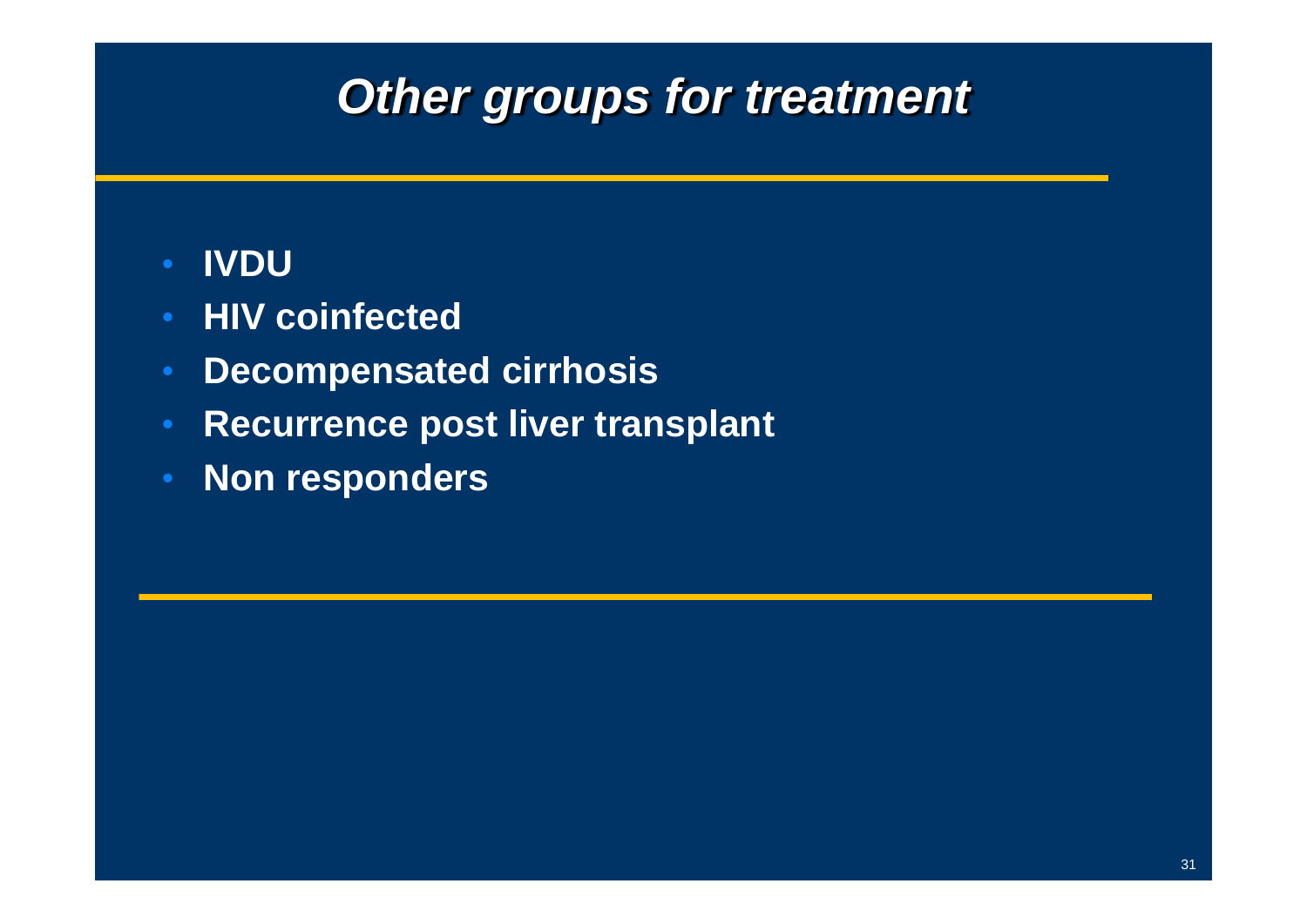## **New agents for hepatitis C**

#### **Anticipated advantages Potential disadvantages**

- **Improved response rates**
	- **Naive and Non responders**
- **Rapid reduction in HCV RNA**
- **Shorter duration therapy**
- **Better tolerated therapy?**
- **Treatments equally efficacious across all genotypes and subtypes?**
- **Ribavirin sparing effect?**
- **Eventual IFN sparing effect?**
- **Cost effective and cost benefits?**
- •**New concerns raised**
- **Unequal effect genotypes and subtypes**
- **Triple or even quadruple combinations**
- **Antiviral resistance**
- •**New drug interactions**
- **Dosing frequency**
- •**Additive or new side effects**
- •**Cost effectiveness**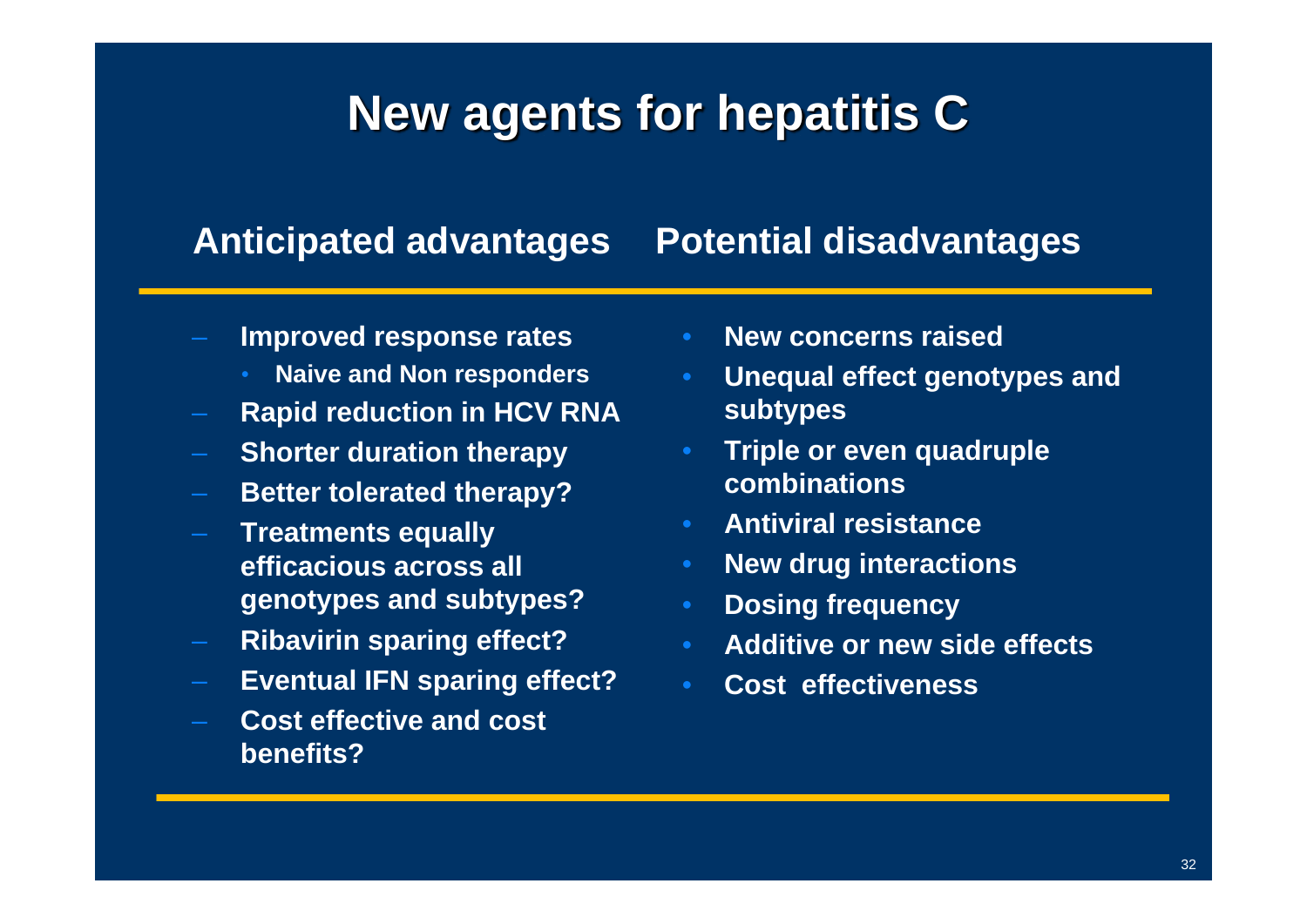## **Treatment going forward with new agents**

#### Mild fibrosis

- Interferon and RBV
	- Regard these patients as potential candidates
	- Does this hold for new combination therapies?
	- Threat of resistance not previously encountered
- New protocols
	- Standard of care control arms?